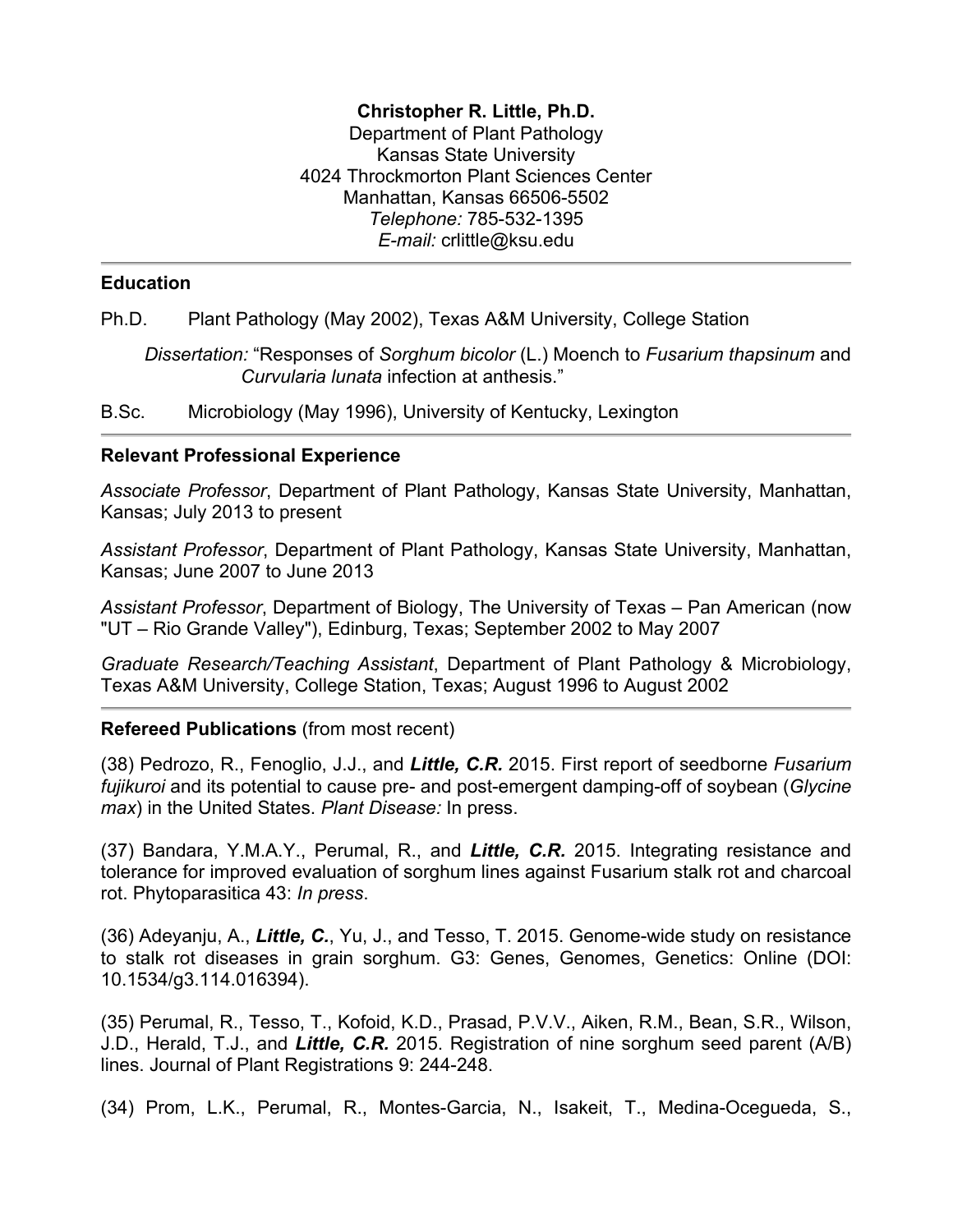Odvody, G.N., Rooney, W.L., *Little, C.R.*, and Magill, C.W. 2015. Evaluation of Gambia and Mali sorghum germplasm against the downy mildew pathogen, *Peronosclerospora sorghi* in Mexico and the USA. Journal of General Plant Pathology 81: 24-31*.*

(33) Pedrozo, R., and *Little, C.R.* 2014. First report of *Fusarium thapsinum* and its pathogenicity on soybean (*Glycine max*) in the United States. Plant Disease 98: 1745.

(32) Prom, L.K., Perumal, R., Cissé, N., and *Little, C.R.* 2014. Evaluation of selected sorghum lines and hybrids for grain mold and long smut fungi in Senegal, West Africa. Plant Health Progress: Online (DOI: 10.1094/PHP-RS-13-0128).

(31) Brzostowski, L.F., Schapaugh, W.T., Rzodkiewicz, P.A., Todd, T.C., and *Little, C.R.* 2014. Effect of host resistance to *Fusarium virguiliforme* and *Heterodera glycines* on sudden death syndrome disease severity and soybean yield. Plant Health Progress: Online (DOI: 10.1094/PHP-RS-13-0100).

(30) Kapanigowda, M.H., Perumal, R., Djanaguiraman, M., Aiken, R.M., Tesso, T., Prasad, P.V.V., and *Little, C.R.* 2013. Genotypic variation in sorghum (*Sorghum bicolor* (L.) Moench) exotic germplasm collections for drought and disease tolerance. SpringerPlus 2: 650 (Online, Open Access) (DOI:10.1186/2193-1801-2-650)

(29) Kapanigowda, M.H., Perumal, R., Aiken, R.M., Herald, T.J., Bean, S.R., and *Little, C.R.*  2013. Analysis of sorghum (*Sorghum bicolor* (L.) Moench) lines and hybrids in response to early season planting and cool conditions. Canadian Journal of Plant Science 93: 773-784.

(28) Schneider, S.J., da Graça, J.V., Skaria, M., *Little, C.R.*, Sétamou, M., and Kunta, M. 2013. Quantification of greasy spot in grapefruit using computer image analysis and development of a disease severity index. International Journal of Fruit Science 13: 459-465.

(27) Seifers, D.L., Perumal, R., and *Little, C.R.* 2012. New sources of resistance in sorghum (*Sorghum bicolor*) germplasm are effective against a diverse array of *Potyvirus* spp. Plant Disease 96: 1775-1779.

(26) *Little, C.R.*, Perumal, R., Tesso, T., Prom, L.K., Odvody, G.N., and Magill, C.W. 2012. Sorghum pathology and biotechnology - a fungal disease perspective: Part I. Grain mold, head smut, and ergot. The European Journal of Plant Science and Biotechnology 6: 10-30.

(25) Tesso, T., Perumal, R., *Little, C.R.*, Adeyanju, A., Radwan, G.L., Prom, L.K., and Magill, C.W. 2012. Sorghum pathology and biotechnology - a fungal disease perspective: Part II. Anthracnose, stalk rot, and downy mildew. The European Journal of Plant Science and Biotechnology 6: 31-44.

(24) Prom, L.K., Perumal, R., Errattaimuthu, S.R., *Little, C.R.*, No, E-G., Erpelding, J.E., Rooney, W.L., Odvody, G.N., and Magill, C.W. 2012. Genetic diversity and pathotype determination of *Colletotrichum sublineolum* isolates causing anthracnose disease in sorghum. European Journal of Plant Pathology 133: 671-685.

(23) Carris, L.M., *Little, C.R.,* and Stiles, C.M. 2012. Introduction to fungi. The Plant Health Instructor: Online (DOI: 10.1094/PHI-I-2012-0426-01).

(22) Mengistu, A., Arelli, P.A., Bellaloui, N., Bond, J.P., Shannon, G.J., Wrather, A.J., Rupe, J.B., Chen, P., *Little, C.R.*, Canaday, C.H., Newman, M.A., and Pantalone, V.R.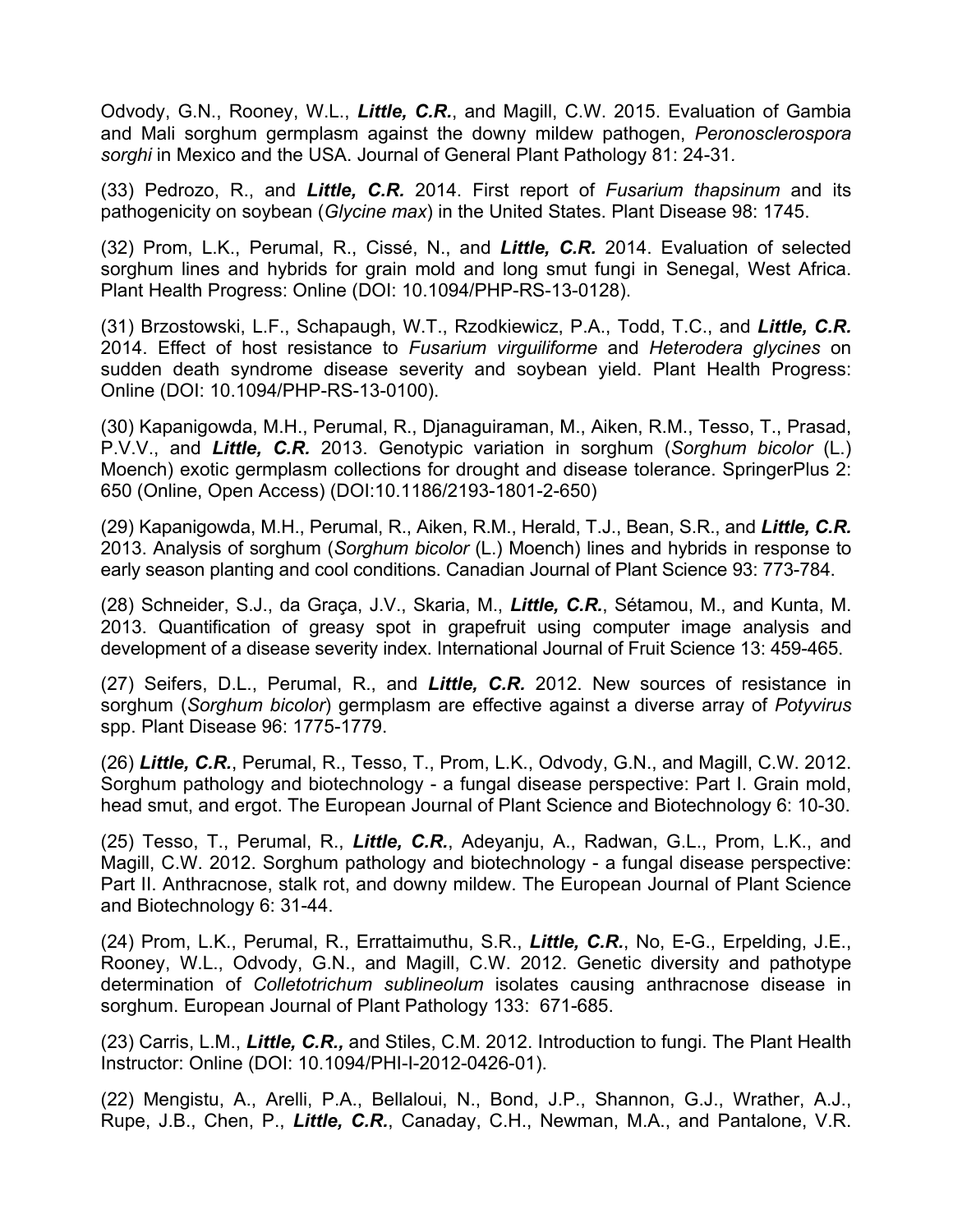2012. Evaluation of soybean genotypes for resistance to three seedborne diseases. Plant Health Progress: Online (DOI: 10.1094/PHP-2012-0321-02-RS).

(21) Mengistu, A., Arelli, P.A., Bond, J.P., Shannon, G.J., Wrather, A.J., Rupe, J.B., Chen, P., *Little, C.R.*, Canaday, C.H., Newman, M.A., and Pantalone, V.R. 2011. Evaluation of soybean genotypes for resistance to charcoal rot. Plant Health Progress: Online (DOI: 10.1094/PHP-2010-0926-01-RS).

(20) Brady, C.R., Noll, L.W., Saleh, A.A., and *Little, C.R.* 2011. Disease severity and microsclerotium properties of the sorghum sooty stripe pathogen, *Ramulispora sorghi*. Plant Disease 95: 853-859.

(19) Radwan, G.L., Isakeit, T., Magill, C.W., Perumal, R., Prom, L.K., and *Little, C.R.* 2011. Screening exotic sorghum germplasm, hybrids, and elite lines for resistance to a new virulent pathotype (P6) of *Peronosclerospora sorghi* causing downy mildew. Plant Health Progress: Online (DOI: 10.1094/PHP-2011-0323-01-RS).

(18) Yousef, S., Summy, K.R., and *Little, C.R.* 2011. Detection of salt toxicity and nitrogen deficiency in *Cucumis sativus* L. using spectroradiometry and CIR imagery. Journal of Plant Nutrition 34: 1236-1244.

(17) Liu, P., Guo, W., Jiang, Z., Pu, H., Feng, C., Zhu, X., Peng, Y., Kuang, A., and *Little, C.R.* 2011. Effects of high temperature after anthesis on starch granules in grains of wheat (*Triticum aestivum* L.). Journal of Agricultural Science 149: 159-169*.*

(16) Gandy, Y.P., Mamachen, A., Mamachen, A., Lieman, J., Persans, M., Parsons, J., Ibrahim, E., Summy, K.R., and *Little, C.R.* 2011. Techniques to facilitate the acquisition of accurate spectral measurements and multispectral imagery of plant foliage under artificial lighting conditions. Subtropical Plant Science 63: 45-53.

(15) Summy, K.R., *Little, C.R.*, Everitt, J.H., Mazariegos, R.A., French, J.V., Setamou, M. and Mata, J. 2010. Detection of incipient pest infestations on glasshouse crops using multispectral imagery and a common vegetation index. Subtropical Plant Science 62: 56-62.

(14) Noll, L.W., Butler, D.N., and *Little, C.R.* 2010. Tetrazolium violet staining of naturally and artificially moulded sorghum (*Sorghum bicolor* (L.) Moench) caryopses. Seed Science and Technology 38: 742-757.

(13) Tesso, T., Ochanda, N., *Little, C.R.*, Claflin, L., and Tuinstra, M.R. 2010. Analysis of host plant resistance to multiple *Fusarium* species associated with stalk rot disease in sorghum (*Sorghum bicolor* (L.) Moench). Field Crops Research 118: 177-182.

(12) *Little, C.R.,* and Magill, C.W. 2009. The grain mold pathogen, *Fusarium thapsinum*, reduces caryopsis formation in *Sorghum bicolor*. Journal of Phytopathology 157: 518-519.

(11) Perez, J.L., French, J.V., Summy, K.R., Davelos Baines, A.L., and *Little, C.R.* 2009. Fungal phyllosphere communities are altered by indirect interactions among trophic levels. Microbial Ecology 57: 766-774*.*

(10) *Little, C.R.*, and Summy, K.R. 2008. Using CIR imagery to detect sooty mold and fungal pathogens of glasshouse propagated plants. HortScience 43: 1485-1491.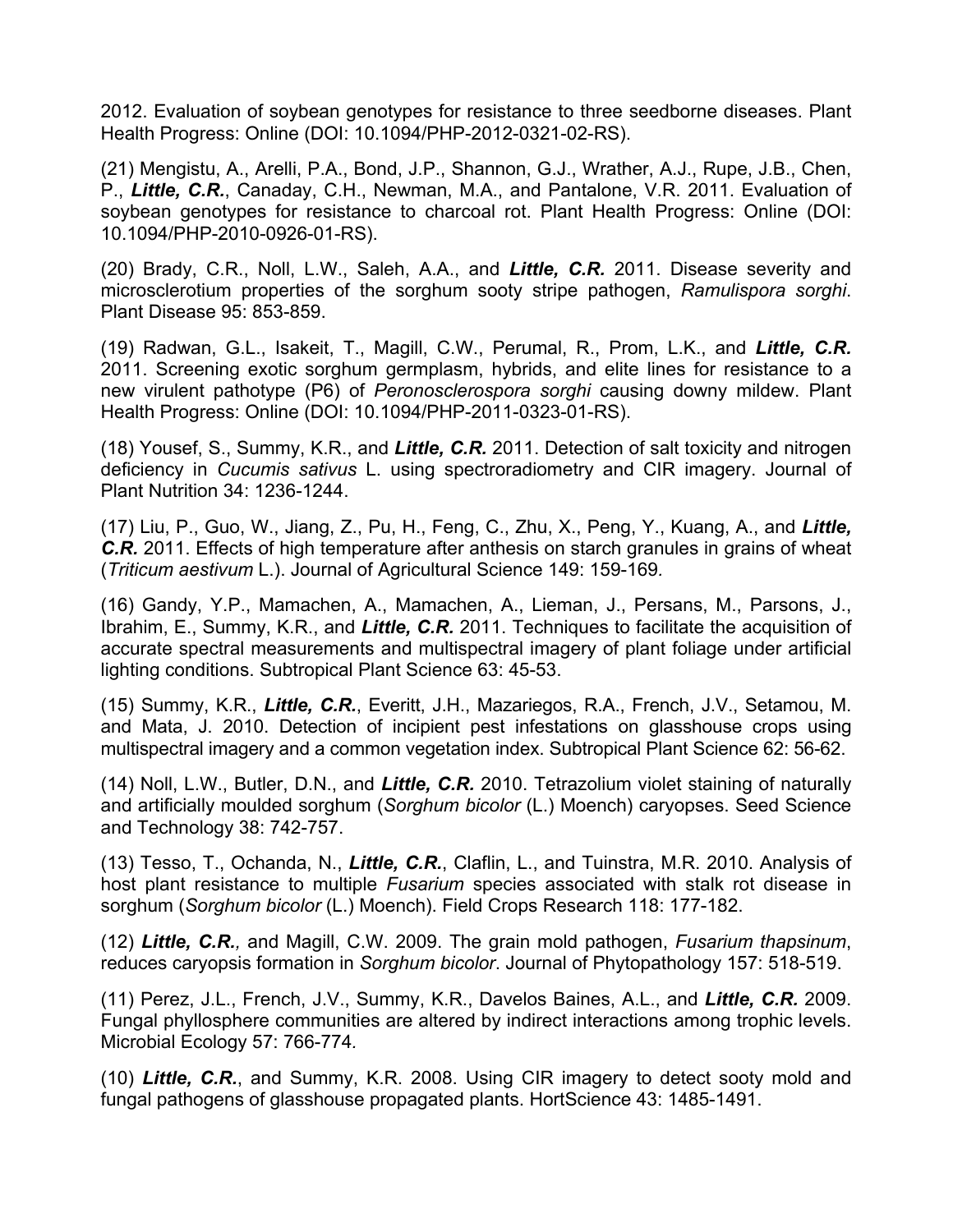(9) Martinez Blanco, E., *Little, C.R.,* and Davelos Baines, A.L. 2007. Variation in antibiotic inhibitory abilities among streptomycetes from south Texas agricultural soils. Soil Biology & Biochemistry 39: 268-275.

(8) Chintapalli, R., Wilson, J.P., and *Little, C.R.* 2006. Using fungal isolation rates from pearl millet caryopses to assess grain mold and weathering resistance. International Sorghum and Millets Newsletter 47: 146-148.

(7) *Little, C.R.* 2006. Occurrence of *Leveillula taurica* cleistothecia on honey mesquite in southern Texas. Plant Disease 90: 1358.

(6) Summy, K.R., *Little, C.R.,* Mazariegos, R.A., Valdez , R., Hinojosa-Kettelkamp, D.L., Carter, J., and Yousef, S. 2004. Evaluation of artificial lighting sources for the acquisition of color infrared imagery under glasshouse conditions. Subtropical Plant Science 56: 44-51.

(5) *Little, C.R.,* and Magill, C.W. 2004. Colonization of sorghum peduncles by *Fusarium thapsinum* and *Curvularia lunata*: subsequent pigment accumulation. International Sorghum and Millets Newsletter 45: 28-30.

(4) *Little, C.R.,* and Magill, C.W. 2003. Elicitation of defense response genes in sorghum floral tissues infected by *Fusarium thapsinum* and *Curvularia lunata* at anthesis. Physiological and Molecular Plant Pathology 63: 271-279.

(3) Summy, K.R., *Little, C.R.,* Mazariegos, R.A., Everitt, J.H., Davis, M.R., French, J.V., and Scott, A.W. 2003. Detecting stress in glasshouse plants using color infrared imagery: a potential new application for remote sensing. Subtropical Plant Science 55: 51-58.

(2) *Little, C.R.,* and Magill, C.W. 2003. Reduction of sorghum seedling vigor by inoculation with *Fusarium thapsinum* and *Curvularia lunata* at anthesis. International Sorghum and Millets Newsletter 44: 112-113.

(1) Elhage, N., *Little, C.,* Clark, J., and Stephenson, S.L. 2000. Biosystematics of the *Didymium squamulosum* complex. Mycologia 92: 54-64.

## **Books** (from most recent)

(2) Everitt, J.H., Lonard, R.I., Drawe, D.L., and *Little, C.R.* 2011. Grasses of South Texas: A Guide to their Identification and Value. Texas Tech University Press, Lubbock. (ISBN: 978-0-8967-2668-0) (Award: 2011 Special Category Publication Award from the Society for Range Management Texas Section)

(1) Everitt, J.H., Lonard, R.I., and *Little, C.R.* 2007. A Guide to Identification of Weeds in South Texas and Northern Mexico. Texas Tech Press, Lubbock. 222 pp. (ISBN: 978-0-8967-2614-7)

#### **Proceedings and Book Chapters** (from most recent)

(11) Summy, K.R., and *Little, C.R.* 2012. Accurate spectral measurements and color infrared imagery of excised leaves exhibiting Gaussian curvature from healthy and stressed plants. Pages 123-142 *in* Advanced Image Acquisition, Processing Techniques and Applications I. InTech Press, Rijeka, Croatia. 170 pp. (ISBN: 979-9-5330-7587-6) (DOI: 10.5772/37300)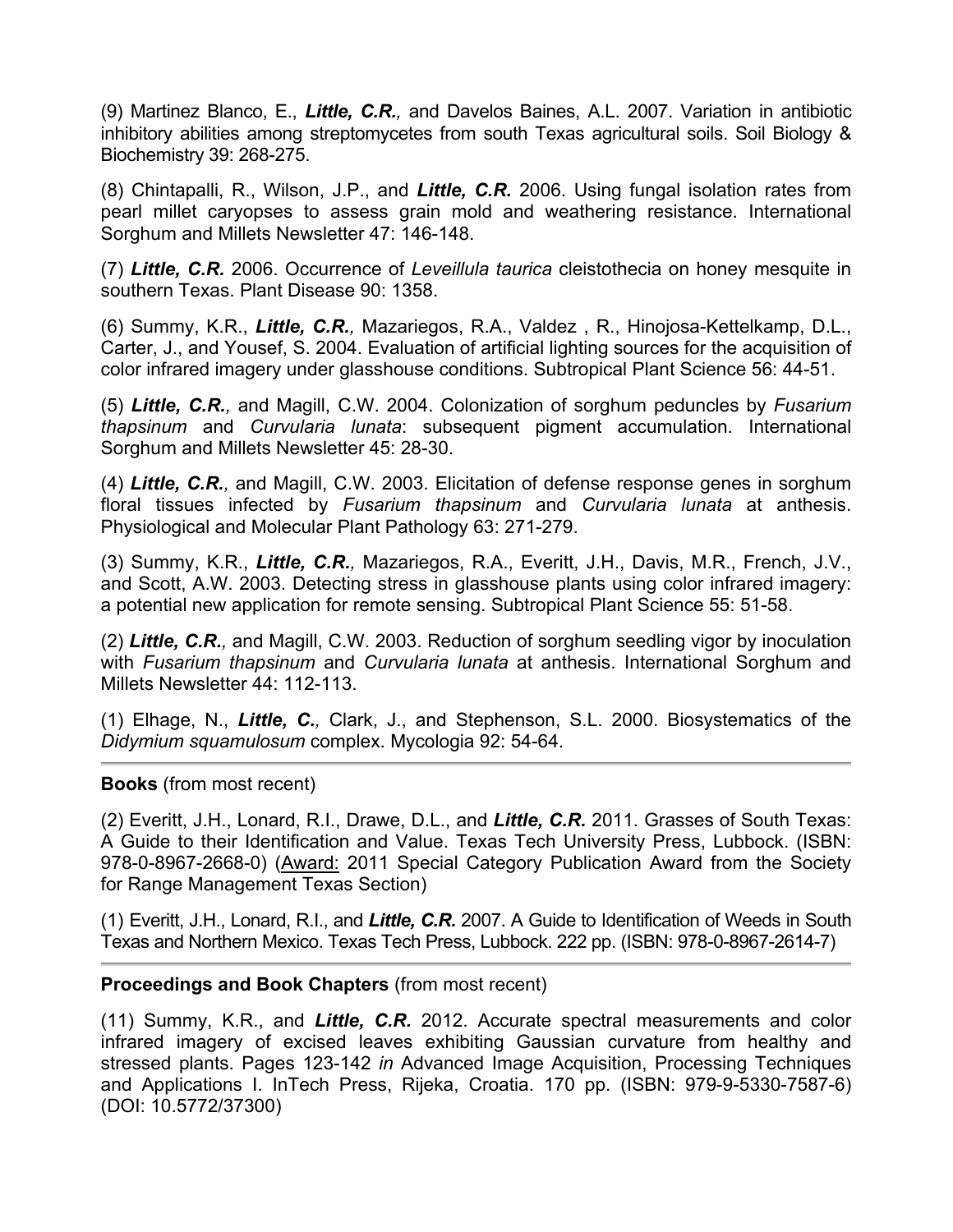(10) Salazar, D., *Little, C.R.*, Mazariegos, R.A., Summy, K.R., Everitt, J.H., and M.R. Davis. 2007. Development of thematic vegetation maps for agricultural crops in southern Texas and their role in integrated pest management programs. In: Proceedings of the 21st Biennial Workshop on Aerial Photography, Videography, and High Resolution Digital Imagery for Resource Assessment, Terre Haute, Indiana. [CD-ROM]

(9) Summy, K.R., *Little, C.R.*, French, V.J., Setamou, M., Mata, J., and Everitt, J.H. 2007. Spectral changes in citrus associated with damage caused by foliar-feeding arthropods, and their detection using color infrared imagery and selected image enhancement techniques. In: Proceedings of the 21st Biennial Workshop on Aerial Photography, Videography, and High Resolution Digital Imagery for Resource Assessment, Terre Haute, Indiana. [CD-ROM]

(8) *Little, C.R,* and Summy, K.R. 2005. Detection of stressors in glasshouse crops using color infrared imagery: I. Damage caused by fungal pathogens and sooty mold. *In* Proceedings of the 20th Biennial Workshop on Aerial Photography, Videography, and High Resolution Digital Imagery for Resource Assessment, Weslaco, Texas. [CD-ROM]

(7) *Little, C.R.,* Vasquez, A.M., Hannah, M.D., Villanueva, M.A., Yousef, S., and Summy, K.R. 2005. A technique to facilitate accurate spectral reflectance measurements and color infared imagery of individual leaves. *In* Proceedings of the 20th Biennial Workshop on Aerial Photography, Videography, and High Resolution Digital Imagery for Resource Assessment, Weslaco, Texas. [CD-ROM]

(6) Summy, K.R., *Little, C.R.,* Mazariegos, R.A., French, J.V., and Scott, A.W. 2005. Detection of stressors in glasshouse crops using color infrared imagery: II. Damage caused by insect and mite pests. *In* Proceedings of the 20th Biennial Workshop on Aerial Photography, Videography, and High Resolution Digital Imagery for Resource Assessment, Weslaco, Texas. [CD-ROM]

(5) Yousef, S., Summy, K.R., *Little, C.R.,* Kuang, A., DeYoe, H., and Everitt, J.H. 2005. Detection of stressors in glasshouse crops using color infrared imagery: III. Effects of salt toxicity and nutrient deficiencies. *In* Proceedings of the 20th Biennial Workshop on Aerial Photography, Videography, and High Resolution Digital Imagery for Resource Assessment, Weslaco, Texas. [CD-ROM]

(4) Salazar, D., Summy, K.R., *Little, C.R.,* and Mazariegos, R.A. 2005. Assessment of single date and multitemporal classification using color-infrared photography for selected row crop identification in south Texas. *In* Proceedings of the 20th Biennial Workshop on Aerial Photography, Videography, and High Resolution Digital Imagery for Resource Assessment, Weslaco, Texas. [CD-ROM]

(3) Summy, K.R., *Little, C.R.,* Mazariegos, R.A., Everitt, J.H., and Davis, M.R. 2004. Technical feasibility of color infrared imagery for monitoring physiological stress in selected glasshouse crops. *In* Proceedings of the 19th Biennial Workshop on Color Photography & Videography and Airborne Imaging for Resource Assessment, American Society for Photogrammetry and Remote Sensing, Logan, Utah. [CD-ROM]

(2) Bandyopadhyay, R., *Little, C.,* Waniska, R., and Butler, D. R. 2002. Sorghum grain mold: through the 1990s into the new millennium. Pages 173-183 *in* Global 2000: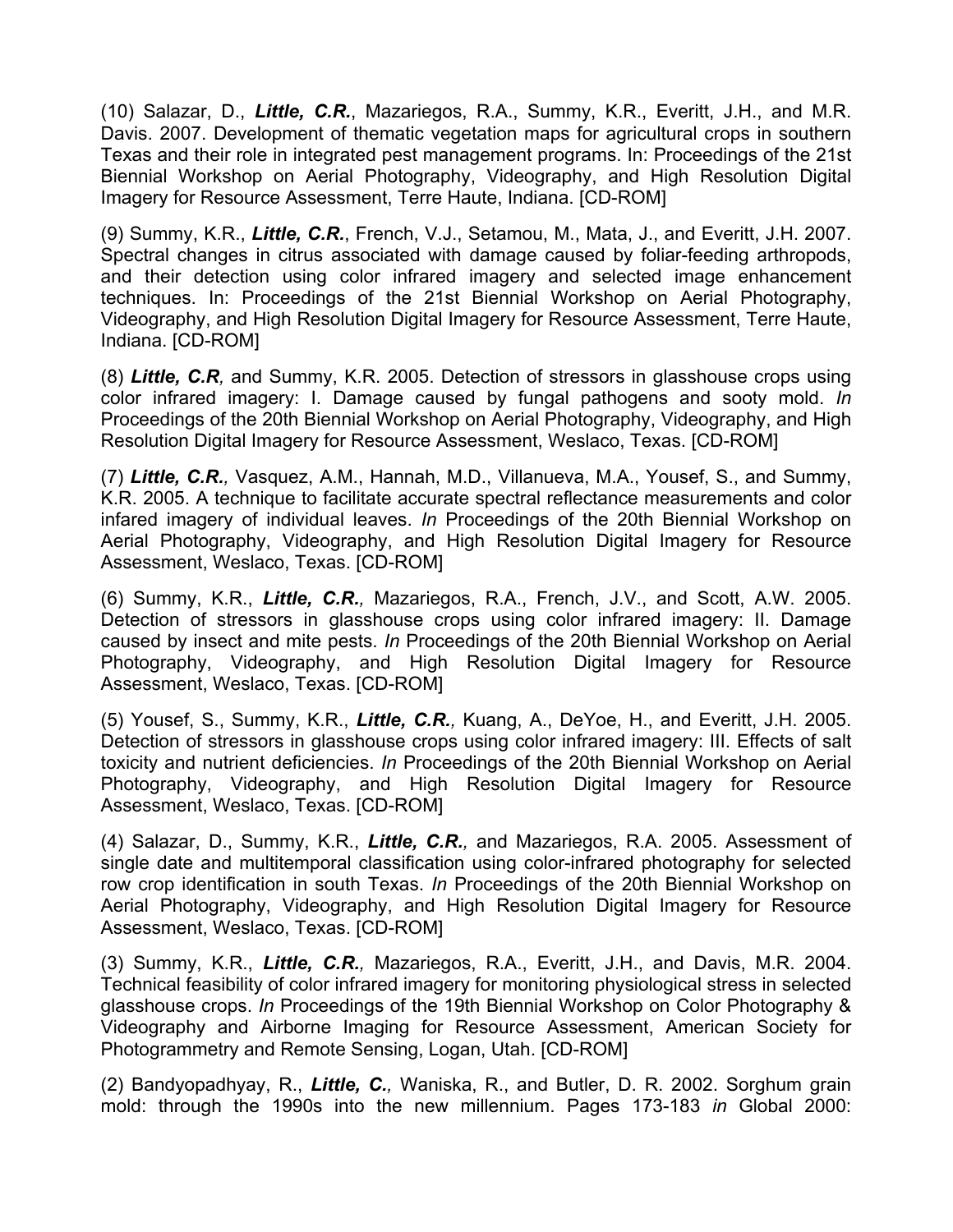International Sorghum and Millets Diseases III. Proceedings of an international conference. (J.F. Leslie, ed.) Iowa University Press, Ames, Iowa. 498 pp. (ISBN: 978-0- 8138-0389-0)

(1) *Little, C.* 2000. Plant responses to early infection events in sorghum grain mold interactions. Pages 169-182 *in* Technical and Institutional Options for Sorghum Grain Mold Management. Proceedings of an international consultation (Chandrashekar, A., Bandyopadhyay, R., and Hall, A.J., eds.). International Crops Research Institute for the Semi-Arid Tropics, Patancheru, India. ICRISAT Press. 295 pp. (ISBN: 978-9-2906-6428-4)

## **Professional Abstracts and Other Publications**

(30) Bandara, Y.M.A.Y., and *Little, C.R.* 2014. Fusarium stalk rot and charcoal rot diseases affect nutritive qualities of grain sorghum. In: Annual Meeting Abstracts [CD-ROM]. ASA, CSSA, an SSSA, Long Beach, CA. (professional abstract)

(29) Bandara, Y.M.A.Y., Weerasooriya, D.K., and *Little, C.R.* 2014. Staygreen mitigates the impacts of Fusarium stalk rot and charcoal rot in grain sorghum. In: Annual Meeting Abstracts [CD-ROM]. ASA, CSSA, an SSSA, Long Beach, CA. (professional abstract)

(28) Bushula, V.S., Leslie, J.F., and *Little, C.R.* 2014. *Fusarium thapsinum* from Kansas sorghum has genetic ties to an African population. Phytopathology 104: S3.167

(27) Pedrozo, R., Fenoglio, J., and *Little, C.R.* 2014. Identification and aggressiveness of soybean seedborne *Fusarium* species in Kansas. Phytopathology 104: S3.90

(26) Bandara, A.Y., Weerasooriya, D.K., and *Little, C.R.* 2014. Impact of Fusarium stalk rot and charcoal rot on yield parameters of grain sorghum. Phytopathology 104: S3.11

(25) Bandara, A.Y., Perumal, R., Kapanigowda, M.H., and *Little, C.R.* 2013. Screening sorghum germplasm for biotic and abiotic stress tolerance and potential use of selected physiological traits as disease severity predictors. Phytopathology 103: S2.11

(24) Pedrozo, R., and *Little, C.R.* 2012. Identification and characterization of soybean seedborne fungi in Kansas. Phytopathology 102: S4.91

(23) Adeyanju, A., Mahama, G., *Little, C.R.*, and Tesso, T. 2012. Response of sorghum genotypes to charcoal rot and *Fusarium* infection under three nitrogen regimes. In: Annual Meetings Abstracts [CD-ROM]. ASA, CSSA, and SSSA, Madison, WI. (professional abstract)

(22) Kapanigowda, M., Perumal, R., Aiken, R., Bean, S., Herald, T., and *Little, C.R.* 2012. Field and controlled environment studies in sorghum (*Sorghum bicolor* (L.) Moench) lines and hybrids for cold tolerance. In: Annual Meetings Abstracts [CD-ROM]. ASA, CSSA, and SSSA, Madison, WI. (professional abstract)

(21) Kapanigowda, M., Perumal, R., Aiken, R., Tesso, T., and *Little, C.R.* 2012. Studies on sorghum (*Sorghum bicolor* (L.) Moench) minicore germplasm and breeding lines to identify potential resistance sources for abiotic and biotic stressors. In: Annual Meetings Abstracts [CD-ROM]. ASA, CSSA, and SSSA, Madison, WI. (professional abstract)

(20) Pedrozo, R. and *Little, C.R.* APSnet Image of the Week (February 14-28, 2012).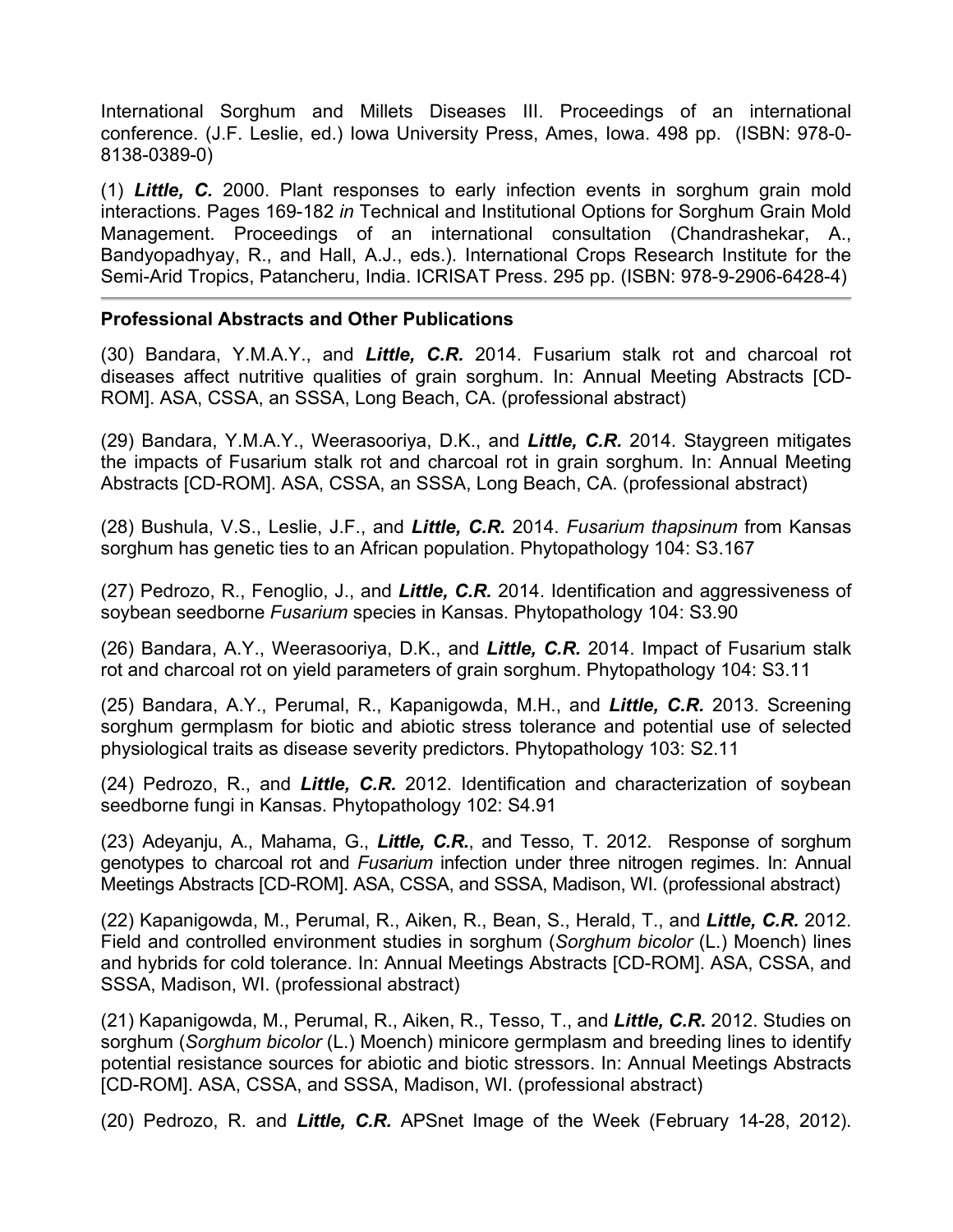"Phomopsis seed decay." APS publication number: FI00147; http://www.apsnet.org/ publications/imageresources/Pages/FI00147.aspx

(19) Whitehair, A., Presley, D.R., Martin, K.L., Stone, L.R., and *Little, C.R.* 2011. Vertical tillage effects on corn yield, disease and pathogens, and soil properties. In: Annual Meetings Abstracts [CD-ROM]. ASA, CSSA, and SSSA, Madison, WI. (professional abstract)

(18) Brady, C.R., Noll, L.W., Saleh, A.A., and *Little, C.R.* 2011. Disease severity and microsclerotium properties of the sooty stripe pathogen, *Ramulispora sorghi*. Phytopathology 101: S19. (professional abstract)

(17) Perumal, R., *Little, C.R.*, Erraittaimuthu, S.R., Prom, L.K., and Magill, C.W. 2011. Virulence and molecular genotyping studies of *Sporisorium relianum* isolates in sorghum. Phytopathology 101: S140. (professional abstract)

(16) Perumal, R., *Little, C.R.*, Erraitaimuthu, S.R., Prom, L.K., and Magill, C.W. 2011. Genetic diversity and pathotype determination of *Colletotrichum sublineolum* isolates causing anthracnose disease in sorghum. Phytopathology 101: S140-141. (professional abstract)

(15) Radwan, G.L., Perumal, R., Isakeit, T., Prom, L.K., *Little, C.R.*, and Magill, C.W. 2010. Screening of exotic and commercial sorghum accessions against a new virulent race (P6) of *Peronosclerospora sorghi* causing downy mildew disease. Phytopathology 100: S106. (professional abstract)

(14) Noll, L.W., Butler, D.N., and *Little, C.R.* 2010. Viability staining of naturally and artificially molded sorghum caryopses using tetrazolium violet. Phytopathology 100: S90. (professional abstract)

(13) Cruz, D.R., and *Little, C.R.* 2009. Influence of soils, nutrition, and water relations upon charcoal rot disease processes in Kansas. Phytopathology 99: S26. (professional abstract)

(12) Noll, L.W., Prakash, S., Tilley, M., Bean, S.R., and *Little, C.R.* 2009. Viability, quality, and protein content associated with sorghum caryopses infected with grain mold fungi. Phytopathology 99: S94. (professional abstract)

(11) Butler, D.N., Noll, L.W., and *Little, C.R.* 2008. Evaluating tetrazolium staining of sorghum caryopses as a screen for grain mold resistance. Phytopathology 98: S28. (professional abstract)

(10) Butler, D.N., Noll, L.W., and *Little, C.R.* 2008. Tissue-specific colonization of sorghum caryopses by grain mold. Phytopathology 98: S28. (professional abstract)

(9) Garza, A.A., Trevino, R., *Little, C.R.*, and Davelos Baines, A. 2008. Influence of pH inhibition by streptomycetes. Phytopathology 98: S58. (professional abstract)

(8) Chaudhary, S., Davelos Baines, A., Summy, K., and *Little, C.R.* 2008. Using remote sensing to evaluate the efficacy of inoculative biocontrol. Phytopathology 98: S34. (professional abstract)

(7) Garza, A.A., *Little, C.R.*, and Davelos Baines, A.L. 2007. Indigenous streptomyces isolated from soils in the Lower Rio Grande Valley of Texas inhibit fungal pathogen activity.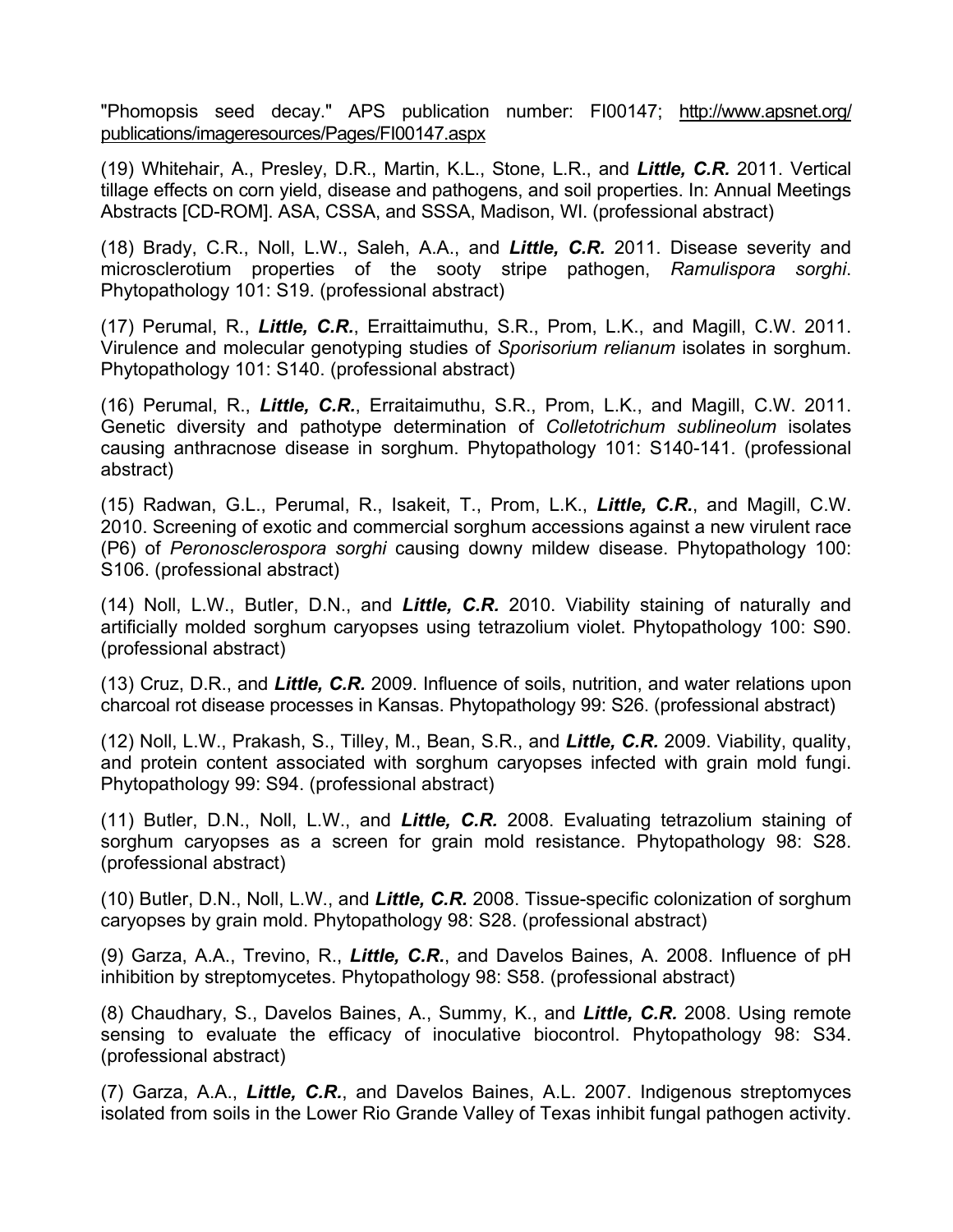Phytopathology 97: S39 (professional abstract).

(6) Saldana, R., Garza, A., Baines, A.L., Miller, M.E., and *Little, C.R.* 2006. Evaluating inoculation techniques for gummy stem blight disease of cantaloupe. Phytopathology 96: S101. (professional abstract)

(5) Gonzales, O., Davelos Baines, A., and *Little, C.R.* 2005. Bacterial densities and inhibitory activity of indigenous microbial communities in Lower Rio Grande Valley agricultural soils. Phytopathology 95: S35. (professional abstract)

(4) Martinez, E., Davelos Baines, A., and *Little, C.R.* 2005. Variation in antibiotic inhibitory activity abilities among streptomycetes from Lower Rio Grande Valley agricultural soils. Phytopathology 95: S66. (professional abstract)

(3) *Little, C.* APSnet Image of the Week (August 27-September 11, 2005). "Powdery mildew on cantaloupe." APS publication number: IW000047; http://www.apsnet.org/publications/ imageresources/Pages/IW000047.aspx

(2) *Little, C.* APSnet Image of the Week (September 6-20, 2004). "Snapdragon rust." APS publication number: IW000036; http://www.apsnet.org/publications/imageresources/Pages/ IW000036.aspx

(1) *Little, C.R.,* and Magill, C.W. 2005. Elicitation of defense response genes in *Sorghum bicolor* (L.) Moench in response to infection by *Fusarium thapsinum* and *Curvularia lunata* at anthesis. Phytopathology 95: S151. (professional abstract)

**Funding** (from most recent)

- (22) North Central Soybean Research Program \$40,000 (2014/15 to 2015/16) "Understanding the role of fungicide programs on soybean health and charcoal rot development." (*Co-PI*)
- (21) Kansas Soybean Commission \$57,986 (2013/14 to 2014/15) "Irrigation regimes and soil oxygen content: investigating environmental parameters associated with SDS in Kansas." (*PI*)
- (20) North Central Soybean Research Program \$159,535 (2012/13 to 2014/15) "Identification and biology of seedling pathogens of soybean." (*Subcontractor/Co-PI*)
- (19) Kansas Grain Sorghum Commission \$144,406 (2011/12 to 2014/15) "Screening exotic sorghum germplasm to identify new sources of stalk rot resistance." (*PI*)
- (18) United Soybean Board \$175,806 (2011/12 to 2013/14) "Charcoal rot cultivar evaluation using adapted and exotic sources of resistance." (*Subcontractor/Co-PI*)
- (17) United Sorghum Check-off Program \$80,000 (2011/12 to 2012/13) "Evaluation of advanced A/B and R lines under multi-location hybrid trials to improve sorghum yields with drought and herbicide tolerance under water deficit conditions." (*Co-PI*)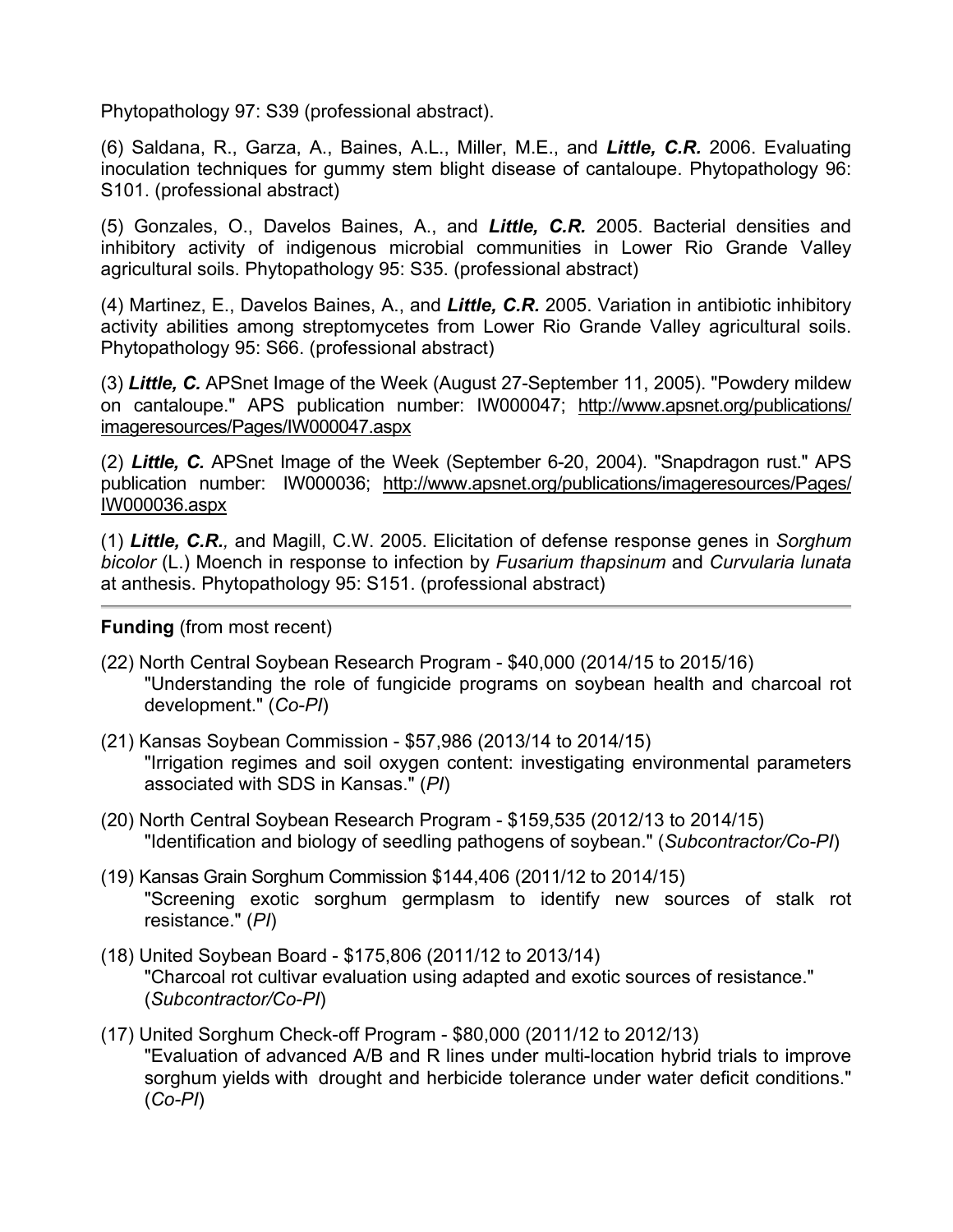- (16) United Sorghum Check-off Program \$27,195 (2011/12) "Grain quality evaluation of white food grade sorghum lines." (*PI*)
- (15) United Sorghum Check-off Program \$30,000 (2011/12 to 2012/13) "Development and deployment of germplasm lines with enhanced cold tolerance." (*Co-PI*)
- (14) Cochran Fellowship Program \$17,890 (2011/12) (*Co-PI*)
- (13) Kansas Soybean Commission \$70,944 (2010/11 to 2011/12) "Understanding soybean seed, seedling, and root pathogens in Kansas." (*PI*)
- (12) Kansas Corn Commission \$65,321 (2010/11 to 2011/12) "Vertical tillage effects on corn yield, residue composition, disease and pathogens, and soil properties." (*Co-PI*)
- (11) United Sorghum Check-off Program \$20,000 (2010/11) "Identifying genetic and structural sources of stalk rot resistance in diverse sorghum germplasm under dryland production." (*PI*)
- (10) United Sorghum Check-off Program \$40,000 (2010/11) "Study of genetic and physiological characteristics associated with improved nitrogen use efficiency and drought tolerance in sorghum." (*Collaborator*)
- (9) Center for Sorghum Improvement, KSU \$59,540 (2009/10 to 2010/11) "Relationships between grain mold, physiochemical kernel properties, and grain quality in sorghum." (*PI*)
- (8) Center for Sorghum Improvement, KSU \$4,824 (2009/10) "Center for Sorghum Improvement: End of year funding RFP." (*PI*)
- (7) North Central Soybean Board \$135,000 (2008/9 to 2010/11) "Managing frogeye leaf spot and charcoal rot in the North Central Region." (*Co-PI*)
- (6) Kansas Soybean Commission \$67,759 (2008/9 to 2009/10) "Influence of soils, nutrition, and water relations upon charcoal rot disease processes in Kansas." (*PI*)
- (5) United Soybean Board \$180,000 (2008/9 to 2010/11) "Charcoal rot cultivar evaluation using adapted and exotic sources of resistance." (*Subcontractor/Co-PI*)
- (4) INTSORMIL USAID \$297,500 (2007/8 to 2009/10) "Ecologically-based management of sorghum and pearl millet diseases" (*Collaborator*)
- (3) KSU Targeted Excellence Program \$1,000,000 (approx.) (2007/8 to 2009/10) "The Sorghum Translational Genomics Program: Mining Genomic Diversity for Sorghum Improvement" (*Collaborator*)
- (2) National Science Foundation \$301,870 (2006/7\*) "Long term research in biology at a Hispanic gateway institution" (*Collaborator*)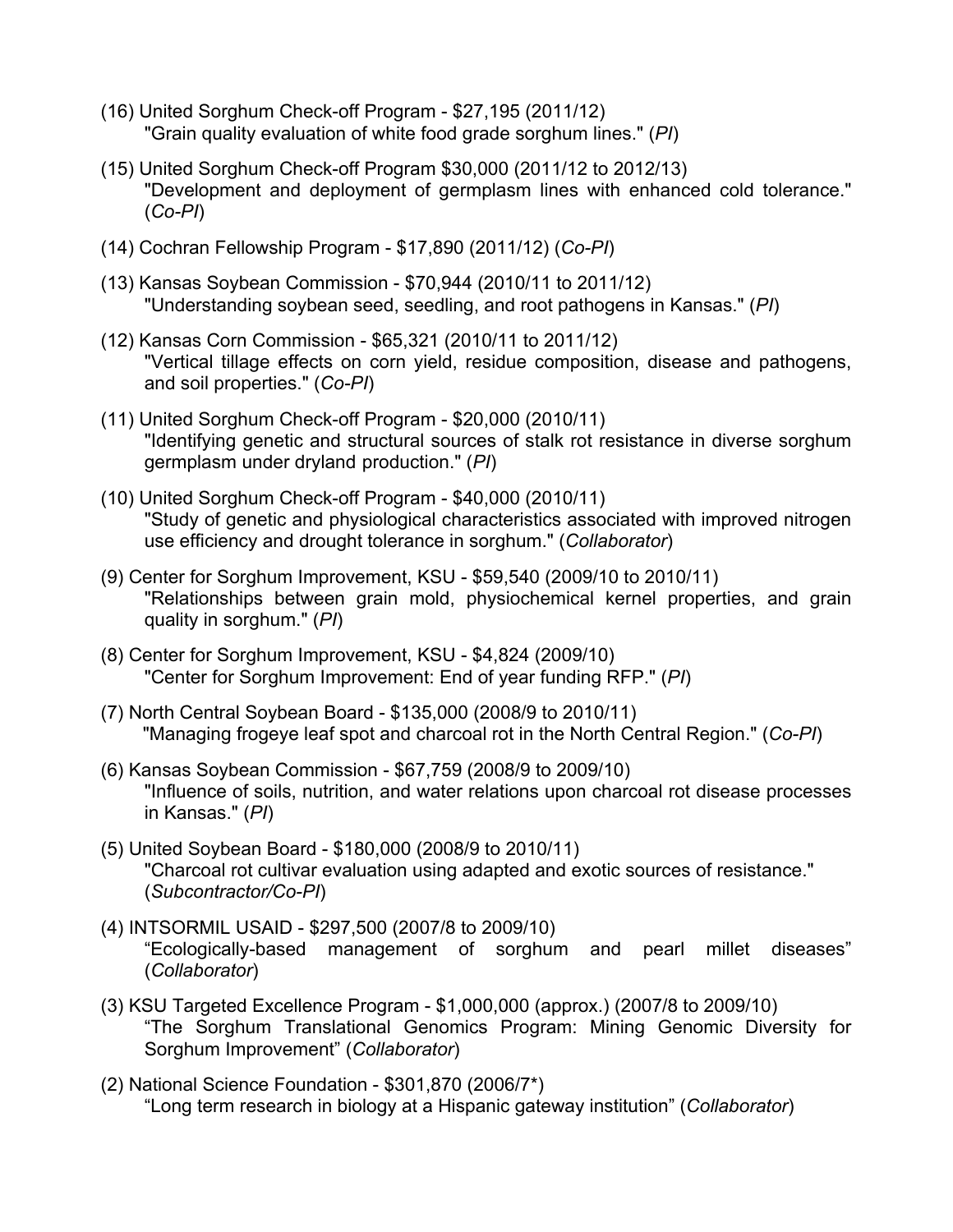(1) National Science Foundation - \$101,240 (2006/7\*)

"Acquisition of a Genetic Analysis System for Biology, The University of Texas - Pan American" (*Collaborator*)

\*I exited the position at UTPA prior to the subsequent funding years for these grants.

- **Presentations** (\*presenter) (from most recent) (see *Professional Abstracts* section for additional presentations)
- (144) Bandara\*, A., Weerasooriya, D., Tesso, T., and *Little, C.R.* "Staygreen alleviates the eftects of stalk rot diseases in grain sorghum." (K-State Research Forum, Manhattan, Kansas; March 31, 2015) (Contributed Presentation)
- (143) *Little\*, C.R.*, Adee, E., and Presley, D. "Influences of irrigation regimes, planting date, and soil compaction upon SDS in Kansas." (Kansas Soybean Commission, Topeka, Kansas; December 4, 2014) (Invited Presentation)
- (142) *Little\*, C.R.* "Environmental parameters associated with sudden death syndrome." (Southern Soybean Breeder's Tour, Rossville, Kansas; September 3, 2014) (Invited Presentation)
- (141) *Little\*, C.R.*, Perumal, R., and Tesso, T. "Germplasm screening, host-pathogen interactions, and inoculation techniques for sorghum stalk rot in Kansas." (Kansas Grain Sorghum Commission, Manhattan, Kansas; July 23, 2014) (Invited Presentation)
- (140) Tomar\*, S.S., Perumal, R., Peterson, G.C., Rooney, W.L., Bean, S.R., Tesso, T., and *Little, C.R.* "Evaluation of sorghum lines for resistance to grain mold fungi and quality traits." (Sorghum Improvement Conference of North America, Corpus Christi, Texas; June 25-27, 2014) (Contributed Presentation)
- (139) Perumal, R., Tomar\*, S.S., Bandara, Y.M.A.Y., Maduraimuthu, J., Prasad, P.V.V., Tesso, T., and *Little, C.R.* "Evaluation of selected sorghum genotypes for drought and stalk rot tolerance over three years." (Sorghum Improvement Conference of North America, Corpus Christi, Texas; June 25-27, 2014) (Contributed Presentation)
- (138) Bandara\*, Y.M.A.Y., Weersooriya, D.K., Tesso, T., Prasad, P.V.V., and *Little, C.R.* "Potential impacts of stalk rot diseases on the sorghum bioethanol industry." (K-State Energy Symposium, Manhattan, Kansas; April 10, 2014) (Contributed Presentation)
- (137) Bandara\*, A., Perumal, R., and *Little, C.R.* "Screening for stalk rot and drought tolerance: towards enhanced sorghum productivity." (K-State Research Forum, Manhattan, Kansas; March 26, 2014) (Contributed Presentation)
- (136) *Little\*, C.R.* "Soybean seedling disease and *Fusarium* spp. experiments in Kansas." (NCSRP/USB Soybean Seedling Disease Meeting, Des Moines, Iowa; March 19, 2014) (Invited Presentation)
- (135) *Little\*, C.R.*, Adee, E., and Presley, D. "Irrigation regimes and soil oxygen content: investigating environmental parameters associated with SDS in Kansas." (Kansas Soybean Commission, Topeka, Kansas; November 30, 2013) (Invited Presentation)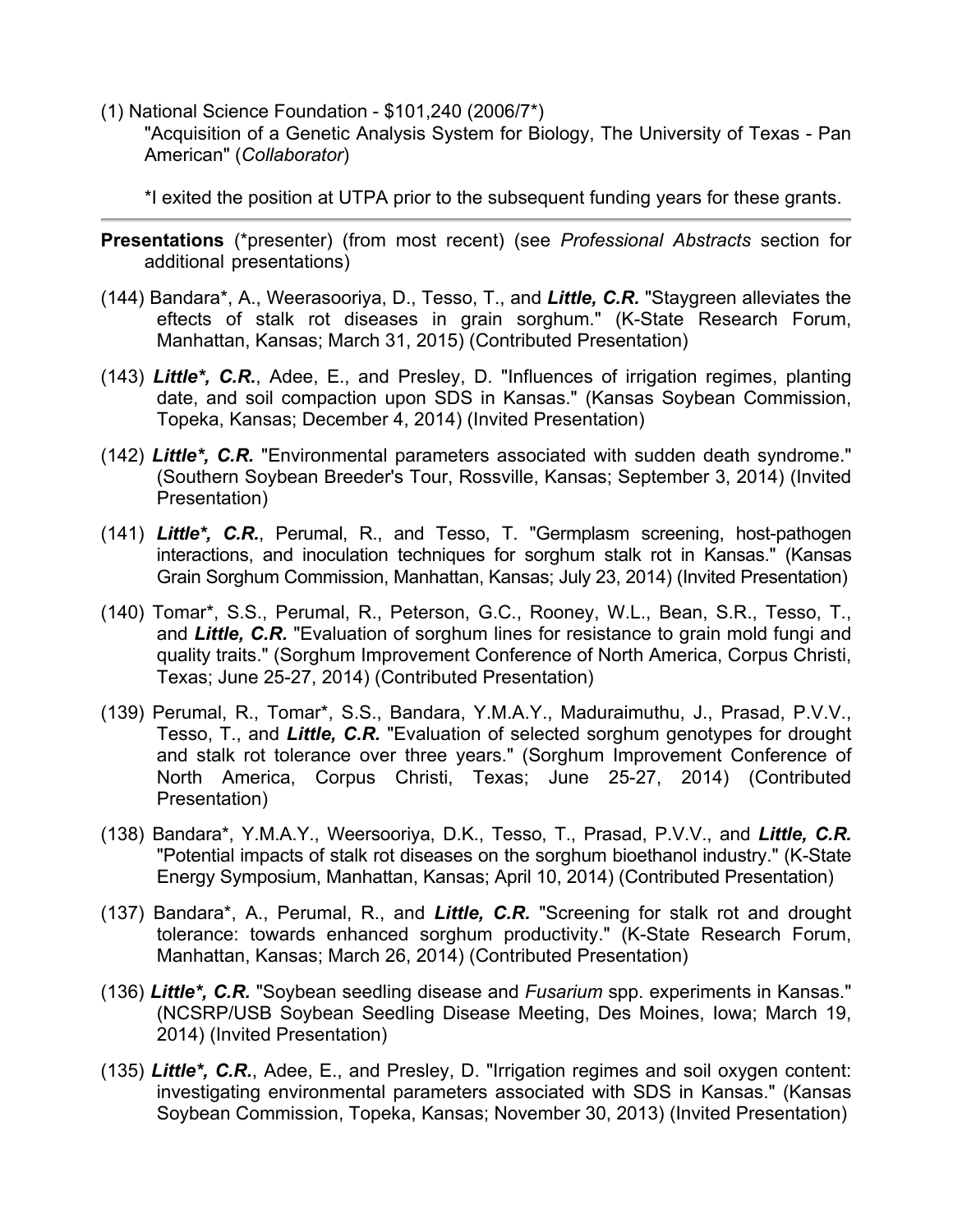- (134) O'Mara\*, J., *Little, C.R.*, Rotenberg, D., Whitfield, A., and Kennelly, M. "Plant Scientists Wanted! APS Undergraduate Outreach Event." (K-State Research and Annual Conference, Manhattan, Kansas; October 22, 2013) (Contributed Presentation)
- (133) *Little\*, C.R.* "An introduction to the biology and management of *Macrophomina phaseolina* in Kansas agroecosystems." (Wichita State University, Department of Biology, Wichita, Kansas; September 23, 2013) (Invited Presentation)
- (132) Bushula, V. and *Little, C.R.* "Population structure & pathogenicity of *Fusarium thapsinum* from Kansas sorghum." (Kansas State University, Center for Sorghum Improvement, Manhattan, Kansas; September 16, 2013) (Contributed Presentation)
- (131) Bandara, A., and *Little, C.R.* "Filling the gaps in sorghum stalk rot pathology." (Kansas State University, Center for Sorghum Improvement, Manhattan, Kansas; September 16, 2013) (Contributed Presentation)
- (130) *Little, C.R.* "Screening exotic sorghum germplasm to identify new sources of stalk rot resistance." (Sorghum Improvement Conference of North America, Lubbock, Texas; August 29, 2013) (Invited Presentation)
- (129) Bandara\*, Y.M.A.Y., Weerasooriya, D.K., Perumal, R., Tesso, T., and *Little, C.R.* "Optimization of *Macrophomina phaseolina* inoculum for enhanced diseased reactions in sorghum." (Sorghum Improvement Conference of North America, Lubbock, Texas; August 28-30, 2013) (Contributed Presentation)
- (128) Bandara\*, Y.M.A.Y., Perumal, R., Kapanigowda, M.H., and *Little, C.R.* "Evaluation of exotic sorghum germplasm for stalk rot and drought tolerance." (Sorghum Improvement Conference of North America, Lubbock, Texas; August 28-30, 2013) (Poster)
- (127) Bandara\*, Y.M.A.Y., Perumal, R., Kapanigowda, M.H., and *Little, C.R.* "Screening sorghum germplasm for biotic and abiotic stress tolerance and potential use of selected physiological traits as disease severity predictors." (Annual Meeting of the American Phytopathological Society, Austin, Texas; August 10-14, 2013) (Contributed Presentation)
- (126) *Little\*, C.R.* "Screening exotic sorghum germplasm to identify new sources of stalk rot resistance." (Kansas Grain Sorghum Commission, Manhattan, Kansas; July 9, 2013) (Invited Presentation)
- (125) Pedrozo\*, R., and *Little, C.R.* "Identification and aggressiveness of Fusarium species from soybean seed in Kansas, USA." (30th International Seed Testing Association Congress, Antalya, Turkey; June 12-18, 2013) (Poster)
- (124) Bandara, Y.M.A.Y., Perumal, R., and *Little, C.R.* "A tolerance based index for effective screening of sorghum accessions against stalk rot diseases." (North Central Division Meeting of the American Phytopathological Society, Kansas State University, Manhattan; June 13, 2013) (Contributed Presentation)
- (123) Halderson\*, M., and *Little, C.R.* "Yield and seed viability of 36 sorghum B-lines after inoculation with *Fusarium thapsinum* and *Macrophomina phaseolina*." (College of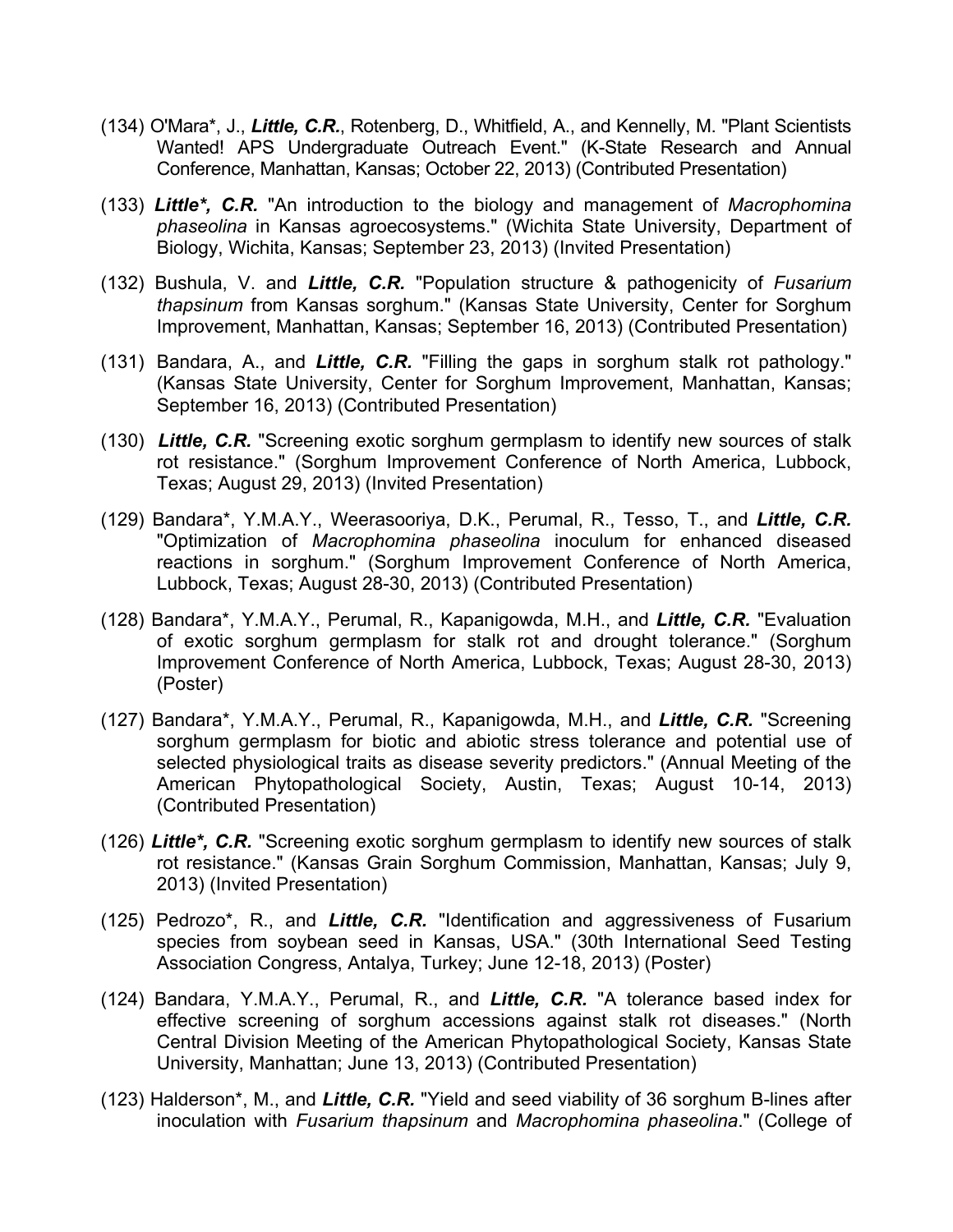Agriculture Research Showcase, Kansas State University, Manhattan; April 26, 2013) (Poster)

- (122) Bandara\*, Y.M.A.Y., Perumal, R., and *Little, C.R.* "An effective approach to minimize the yield loss of sorghum (*Sorghum bicolor* (L.) Moench) due to stalk rot fungi." (59th Conference on Soilborne Plant Pathogens, Oregon State University, Corvallis, Oregon; March 27, 2013) (Contributed Presentation)
- (121) *Little\*, C.R.* "Multi-environment soybean cultivar evaluation for charcoal rot resistance." (Soybean Breeders Workshop, Kansas City, Missouri; February 12, 2013) (Invited Presentation)
- (120) *Little\*, C.R.*, Adee, E., Presley, D. "Irrigation regimes and soil oxygen content: investigating environmental parameters associated with SDS in Kansas." (Kansas Soybean Commission, Topeka, Kansas; November 30, 2012) (Invited Presentation)
- (119) *Little\*, C.R.* "Analysis of first three years of USB charcoal rot multi-environment screening project." (USB Charcoal Rot Meeting, Kansas City, Missouri; November 16, 2012) (Invited Presentation)
- (118) *Little\*, C.R.* "Effect of environmental conditions on seedling pathogens." (USB/NCSRP Seedling Diseases Meeting, Kansas City, Missouri; November 15, 2012) (Invited Presentation)
- (117) *Little\*, C.R.* "Screening exotic sorghum germplasm to identify new sources of stalk rot resistance." (Kansas Grain Sorghum Commission, Manhattan, Kansas; October 11, 2012) (Invited Presentation)
- (116) *Little\*, C.R.* "Integrating biotic and abiotic stress tolerance: an emergent priority for row crops pathology in Kansas." (Department of Plant Pathology, Kansas State University, Manhattan, Kansas; September 20, 2012) (Invited Presentation)
- (115) Bandara\*, A., Halderson, M., Noll, L.W., Perumal, R., and *Little, C.R.* "Screening of selected drought-tolerant sorghum B lines against the stalk rot pathogens, *Macrophomina phaseolina* and *Fusarium thapsinum*." (Sorghum Improvement Conference of North America/Great Plains Sorghum Conference, Manhattan, Kansas; August 28-30, 2012) (Contributed Presentation)
- (114) Bushula\*, V., and *Little, C.R.* "Genetic diversity and pathogenicity of *Fusarium thapsinum* isolates from sorghum." (Sorghum Improvement Conference of North America/Great Plains Sorghum Conference, Manhattan, Kansas; August 28-30, 2012) (Contributed Presentation)
- (113) Halderson\*, M., Perumal, R., Noll, L.W., and *Little, C.R.* "Yield and seed viability after stalk inoculation of 36 sorghum B lines with *Fusarium thapsinum* and *Macrophomina phaseolina* after anthesis." (Sorghum Improvement Conference of North America/Great Plains Sorghum Conference, Manhattan, Kansas; August 28- 30, 2012) (Poster)
- (112) *Little\*, C.R.*, Errattaimuthu, S.R., Tesso, T., and Perumal, R. "Impact of stalk rot and charcoal rot upon caryopsis formation and viability in sorghum." (Sorghum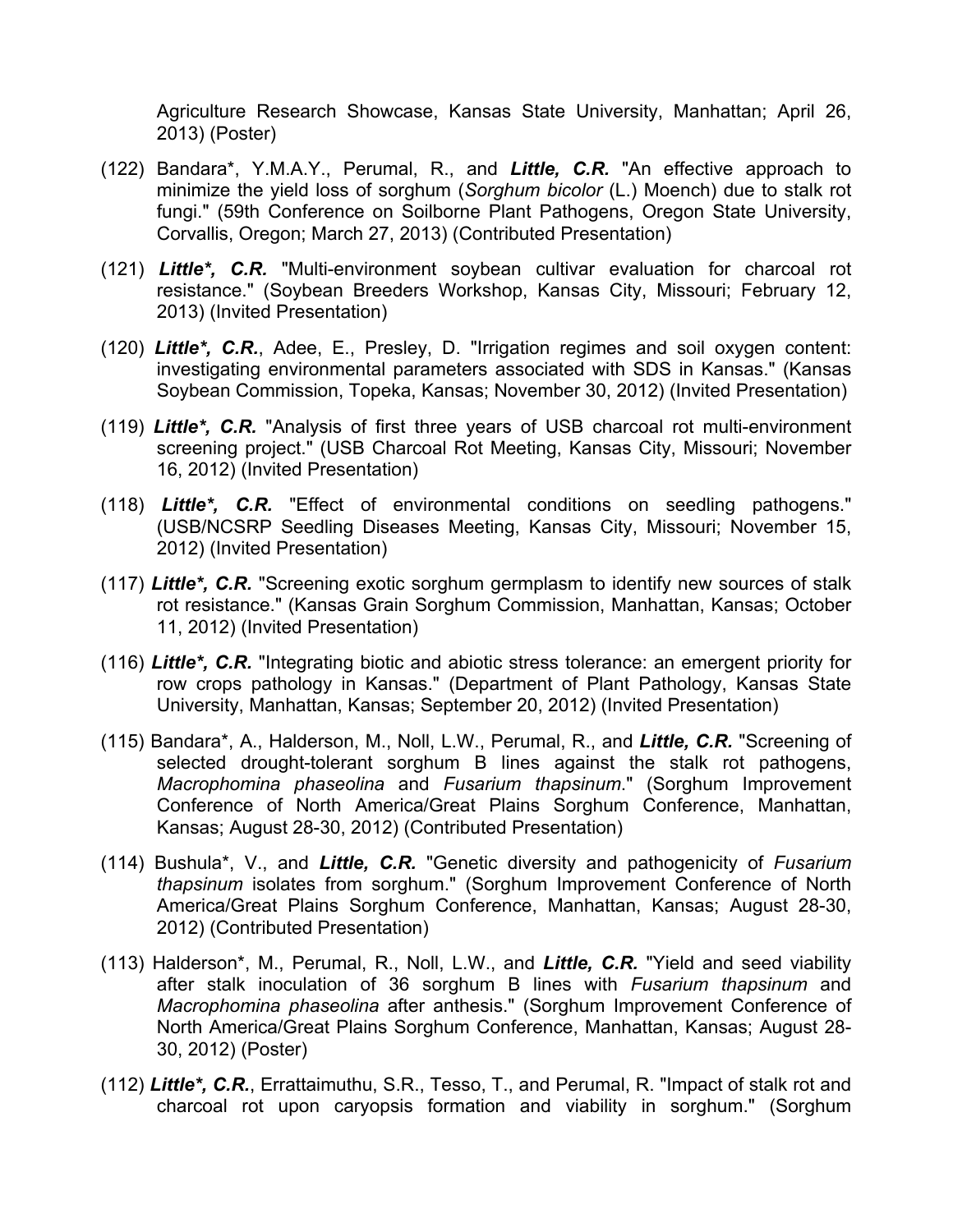Improvement Conference of North America/Great Plains Sorghum Conference, Manhattan, Kansas; August 28-30, 2012) (Poster)

- (111) Kapanigowda\*, M.H., Perumal, R., Aiken, R., Bean, S.R., and *Little, C.R.* "Evaluation of sorghum [*Sorghum bicolor* (L.) Moench] lines and hybrids for cold tolerance under field and controlled environments." (Sorghum Improvement Conference of North America/Great Plains Sorghum Conference, Manhattan, Kansas; August 28-30, 2012) (Poster)
- (110) Kapanigowda\*, M.H., Perumal, R., Aiken, R., Tesfaye, T., and *Little, C.R.* "Studies on sorghum [*Sorghum bicolor* (L.) Moench] minicore germplasm and breeding lines to identify potential sources for abiotic and biotic stressors." (Sorghum Improvement Conference of North America/Great Plains Sorghum Conference, Manhattan, Kansas; August 28-30, 2012) (Poster)
- (109) *Little, C.R.*, Perumal\*, R., Noll, L.W., Errattaimuthu, S., and Kapanidowda, M.H. "Impacts of cold temperature stress upon *Pythium* seedling disease in sorghum." (Sorghum Improvement Conference of North America/Great Plains Sorghum Conference, Manhattan, Kansas; August 28-30, 2012) (Poster)
- (108) *Little\*, C.R.* "Evaluation of charcoal rot resistance in sorghum." (Sorghum Improvement Conference of North America/Great Plains Sorghum Conference, Manhattan, Kansas; August 28-30, 2012) (Invited Presentation)
- (107) **Pedrozo\*, R.,** and Little, C.R. "Etiology, mechanisms of infection, and transmissibility of *Fusarium* spp. and *Phomopsis longicolla* in soybean seeds." (129th Convention of the American Seed Trade Association, Washington, D.C.; June 20-23, 2012) (Invited Presentation)
- (106) **Little\*, C.R.** "Life in the spermosphere: the microbial dynamics of Kansas soils and seeds." (144th Annual Meeting of the Kansas Academy of Science, Wichita, Kansas; March 29, 2012) (Contributed Presentation)
- (105) **Little\*, C.R.** "Charcoal rot cultivar evaluation using adapted and exotic sources of resistance: update to USB of field screening activities." (United Soybean Board, Chesterfield, Missouri; December 2, 2011) (Invited Presentation)
- (104) **Little\*, C.R.** "High quality seed as a main feature for managing soybean seedling diseases and root pathogens." (Kansas Soybean Commission, Topeka, Kansas; December 1, 2011) (Invited Presentation)
- (103) **Little\*, C.R.** "Introduction to sorghum: varieties, agronomics, and mycotoxins in the field." (International Grains Program, USGC Israeli Sorghum Usage Workshop, Manhattan, Kansas; November 7, 2011) (Invited Presentation)
- (102) Pedrozo\*, R., and *Little, C.R.* "High quality seed as a main feature for agricultural improvement." ("Research and the State" Graduate Student Poster Session, Kansas State University, Manhattan, Kansas; October 31, 2011) (Contributed Presentation)
- (101) Bushula\*, V., and *Little, C.R.* "Genetic diversity in *Fusarium thapsinum* isolates from Kansas." ("Research and the State" Graduate Student Poster Session, Kansas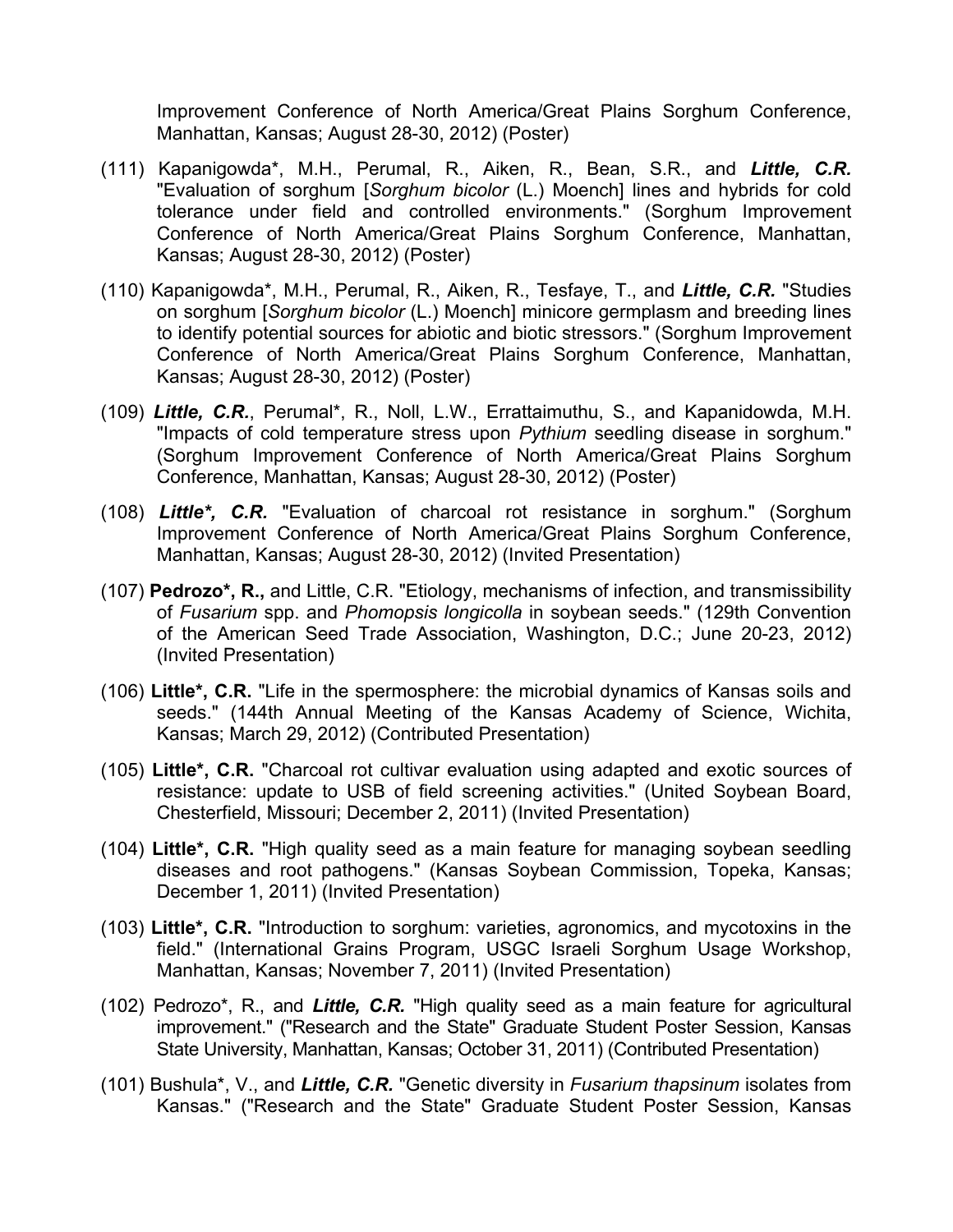State University, Manhattan, Kansas; October 31, 2011) (Contributed Presentation) (\*\*Top 10 winner in local poster competition at KSU)

- (100) *Little\*, C.R.*, Perumal, R., and Tesso, T. "Collaborative stalk rot research efforts at K-State." (Sorghum Improvement Conference of North America, Stillwater, Oklahoma; September 12-14, 2011) (Contributed Presentation)
- (99) *Little\*, C.R.*, Bean, S., Wilson, J., and Tilley, M. "Relating mold and weathering levels to sorghum grain color and quality." (United Sorghum Checkoff Program Sorghum Food Use Meeting, Stillwater, Oklahoma; September 12, 2011) (Invited Presentation)
- (98) Bean, S., *Little\*, C.R.*, Wilson, J., and Tilley, M. "Evaluation of physical and biochemical properties and food quality in white-tan sorghum hybrids." (United Sorghum Checkoff Program Sorghum Food Use Meeting, Stillwater, Oklahoma; September 12, 2011) (Invited Presentation)
- (97) Brady, C.R., Noll, L.W., Saleh, A.A., and *Little\*, C.R.* "Disease severity and microsclerotium properties of the sorghum sooty stripe pathogen, *Ramulispora sorghi*." (Sorghum Improvement Conference of North America, Stillwater, Oklahoma; September 12-14, 2011) (Poster)
- (96) Perumal\*, R., Tesso, T., Aiken, R., and *Little, C.R.* "Research priorities and current status of sorghum breeding in Kansas - An overview." (Sorghum Improvement Conference of North America, Stillwater, Oklahoma; September 12-14, 2011) (Poster)
- (95) Perumal, R., *Little\*, C.R.*, Errattaimuthu, S.R., Prom, L.K., and Magill, C.W. "Virulence and molecular genotyping studies of *Sporisorium relianum* isolates in sorghum." (Sorghum Improvement Conference of North America, Stillwater, Oklahoma; September 12-14, 2011) (Poster)
- (94) Perumal, R., *Little\*, C.R.*, Errattaimuthu, S.R., Prom, L.K., and Magill, C.W. "Genetic diversity and pathotype determination of *Colletotrichum sublineolum* isolates causing anthracnose disease in sorghum." (Sorghum Improvement Conference of North America, Stillwater, Oklahoma; September 12-14, 2011) (Poster)
- (93) Perumal\*, R., Tesso, T., Aiken, R., and *Little, C.R.* "Evaluation of advanced breeding lines and new sources for cold tolerance in sorghum." (Sorghum Improvement Conference of North America, Stillwater, Oklahoma; September 12-14, 2011) (Poster)
- (92), Michaud, J.P., Perumal\*, R., and *Little, C.R.* "Identifying new sources of resistance to greenbug from exotic sorghum germplasm." (Sorghum Improvement Conference of North America, Stillwater, Oklahoma; September 12-14, 2011) (Poster)
- (91) *Little\*, C.R.*, Perumal, R., and Tesfaye, T. "Screening exotic sorghum germplasm to identify new sources of stalk rot resistance." (Kansas Grain Sorghum Commission, Manhattan, Kansas; August 31, 2011) (Invited Presentation)
- (90) Kapanigowda\*, M., Perumal, R. Aiken, R., and *Little, C.R.* "Evaluation of advanced breeding lines and new sources for cold tolerance in sorghum." (Western Agricultural Research Center - Hays Field Day, Hays, Kansas; August 23, 2011) (Poster)
- (89) Perumal\*, R., Tesso, T., Aiken, R., and *Little, C.R.* "Cold and drought tolerance in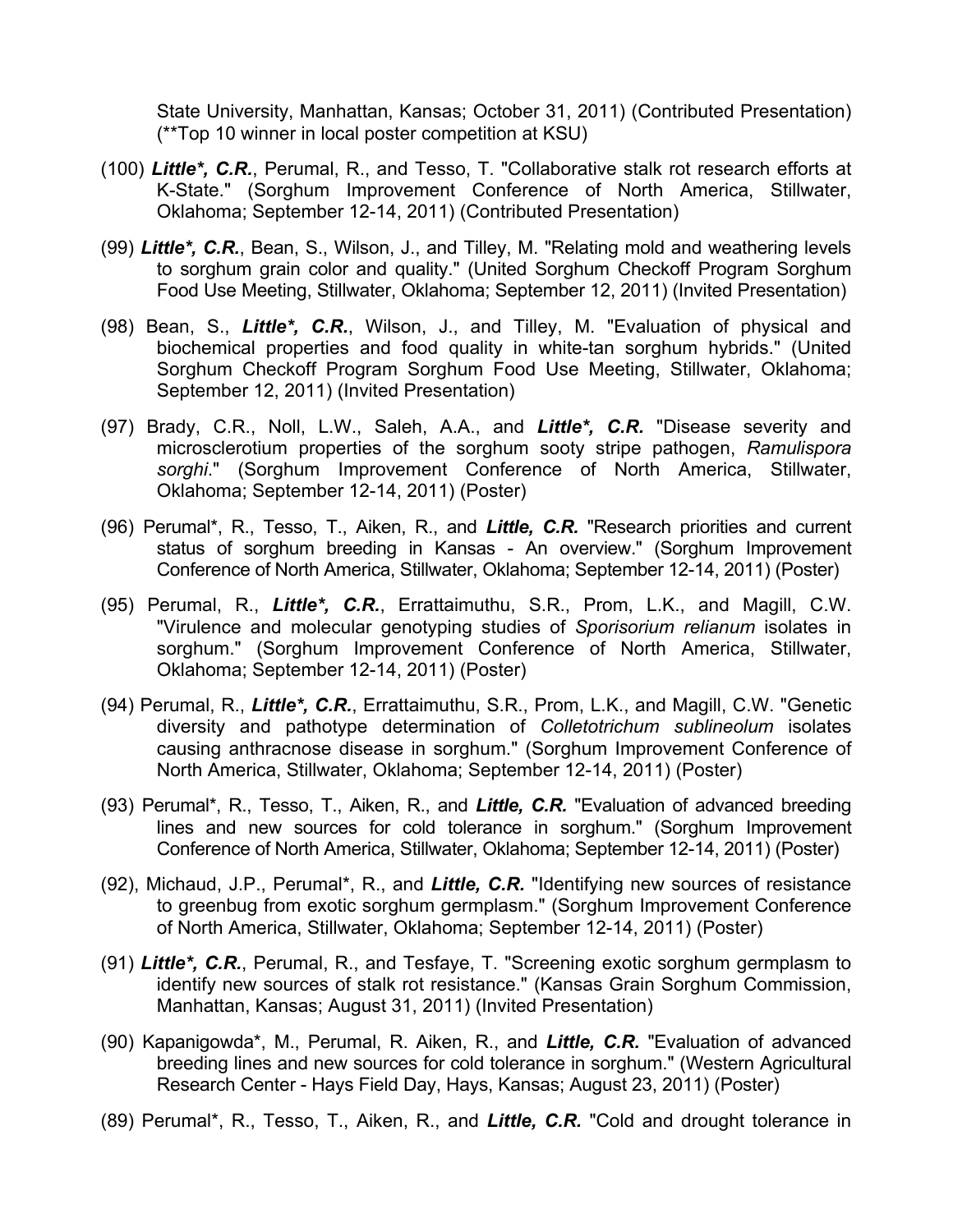Kansas sorghum breeding." (5th Annual Plant Breeding Coordinating Committee Meeting/1st Annual National Association of Plant Breeding Meeting, College Station, Texas; May 23-25, 2011) (Poster)

- (88) *Little\*, C.R.* "Evaluation of charcoal rot resistance in soybean and sorghum in drought-prone environments." (North Central Division Meeting, American Phytopathological Society, Omaha, Nebraska; June 16, 2011) (Invited Presentation)
- (87) *Little\*, C.R.*, Noll, L.W., Todd, T.C., and Pedrozo, R. "Understanding soybean seed, seedling, and root pathogens in Kansas." (Kansas Soybean Expo, Topeka, Kansas; January 12, 2011) (Contributed Presentation)
- (86) Brzostowski, L., Schapaugh\*, W.T, *Little, C.R.*, and Todd, T.C. "Impact of *Fusarium virguiliforme* and *Heterodera glycines* on soybean." (Kansas Soybean Expo, Topeka, Kansas; January 12, 2011) (Contributed Presentation)
- (85) *Little\*, C.R.* "Developing management options for frogeye leaf spot and charcoal rot in the North Central region." (North Central Soybean Research Program, St. Louis, Missouri; December 7, 2010) (Invited Presentation)
- (84) *Little\*, C.R.* "Understanding soybean seed, seedling, and root pathogens in Kansas." (Kansas Soybean Commission, Topeka, Kansas; December 3, 2010) (Invited Presentation)
- (83) *Little\*, C.R.* "SDS Disease update for Kansas." (NCSRP Sudden Death Syndrome Fall Meeting, Fayetteville, Arkansas; November 18, 2010) (Contributed Presentation)
- (82) Brzostowski, L., Schapaugh\* W.T., *Little, C.R.*, and Todd, T.C. 2010. "Effect of *F. virguiliforme* and *H. glycines* on soybean." (Annual Meetings of ASA, CSSA, and SSSA, Long Beach, California; November 1, 2010) (Contributed Presentation)
- (81) Rzodkiewicz, P., Todd, T.C., *Little, C.R.*, and Schapaugh\*, W.T. 2010. "Characterization of soybean cyst nematode in Kansas. (Annual Meetings of ASA, CSSA and SSSA, Long Beach, California; November 1, 2010) (Contributed Presentation)
- (80) *Little\*, C.R.* "Determining the role of drought stress, soil physical and biological properties and aggressiveness of *M. phaseolina* isolates on charcoal rot incidence and severity." (NCSRP Frogeye Leaf Spot - Charcoal Rot Research Meeting, Fayetteville, Arkansas; November 18, 2010) (Contributed Presentation)
- (79) *Little\*, C.R.* "Charcoal rot cultivar evaluation using adapted and exotic sources of resistance." (USB Charcoal Rot Research Meeting, Fayetteville, Arkansas; November 18, 2010) (Contributed Presentation)
- (78) *Little\*, C.R.* "Assessing the minor programs." (Fall Assessment Showcase, Kansas State University, Manhattan; November 3, 2010) (Contributed Teaching Presentation)
- (77) Tilley, M., Prakash, S.R., Noll, L.W., Bean, S.R., and *Little\*, C.R.* "Development of a Real-Time PCR assay for *Fusarium thapsinum* in grain sorghum." (Annual Meeting of the American Association of Cereal Chemists, Savannah, Georgia; October 24- 27, 2010) (Poster)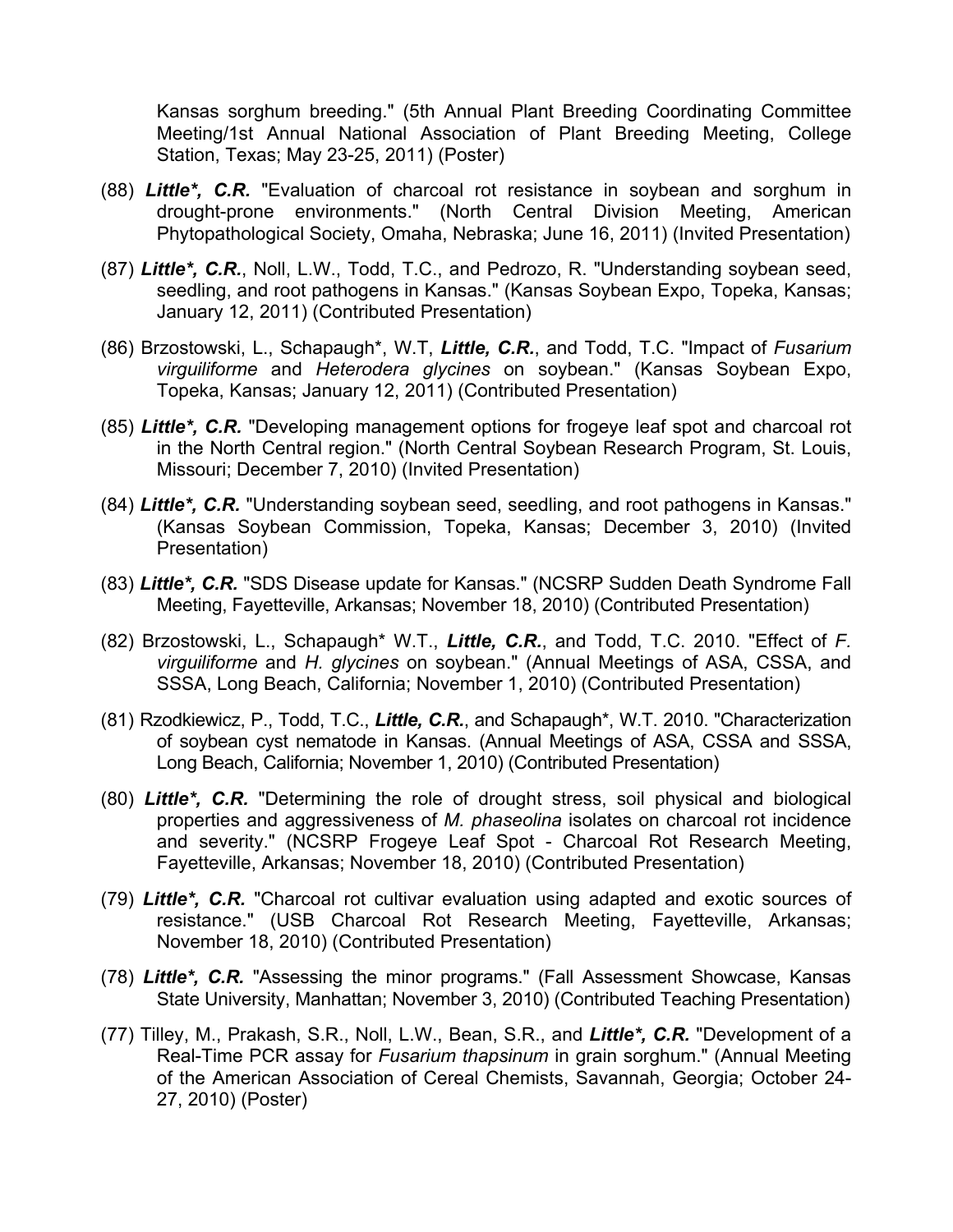- (76) *Little\*, C.R.* "Sorghum pathology research round-up." (Great Plains Sorghum Conference/SICNA, Mead, Nebraska; August 11, 2010) (Contributed Presentation)
- (75) *Little\*, C.R.* "Soils, seeds, and stalks: tales of row crops pathology in Kansas." (Iowa State University Plant Pathology Departmental Retreat, Ames, Iowa; June 11, 2010) (Invited Presentation)
- (74) Cruz, D.R.\* and *Little, C.R.* "Influence of soils, nutrition, and water relations upon charcoal rot disease processes in Kansas." (Kansas State University Research Forum, Manhattan, Kansas; April 4, 2010) (Poster) (\*\*Honorable Mention in the poster competition.)
- (73) *Little, C.R.***\*** and Leandro, L.\* "Overview of regional soybean sudden death (SDS) projects." (NCERA-212 Soybean Diseases Committee Meeting, St. Louis, Missouri; February 24, 2010) (Invited Presentation)
- (72) *Little, C.R.***\*** and Jardine, D.J.\* "Kansas soybean disease research and extension update." (NCERA-212 Soybean Diseases Committee Meeting, St. Louis, Missouri; February 24, 2010) (Contributed Presentation)
- (71) Cruz, D.R., Noll, L.W., Presley, D., Prasad, P.V.V., Roozeboom, K., and *Little, C.R.***\*** "Influence of soils, nutrition, and water relations upon charcoal rot disease processes in Kansas." (Kansas Soybean Expo, Topeka, Kansas; January 6, 2010) (Poster)
- (70) *Little, C.R.***\*** "Understanding seed, seedling, and root pathogens of soybeans in Kansas." (Kansas Soybean Commission, Manhattan, Kansas; December 10, 2009) (Invited Presentation)
- (69) *Little, C.R.* "Brief status update of soybean sudden death in Kansas, 2009." (NCSRP SDS Meeting, SIUC, Carbondale, Illinois; November 19, 2009.) (Contributed Presentation)
- (68) *Little, C.R.***\*** "Viability, quality, and protein content associated with sorghum caryopses infected with grain mold fungi." (Sorghum Improvement Conference of North America, Amarillo, Texas; August 10-12, 2009) (Contributed Presentation)
- (67) Noll, L.W., Prakash, S., Tilley, M., Bean, S.R., and *Little C.R.\** "Viability, quality, and protein content associated with sorghum caryopses infected with grain mold fungi." (Annual Meeting of the American Phytopathological Society, Portland, Oregon; August 1-5, 2009) (Poster)
- (66) Cruz, D.R.\*, and *Little, C.R.* "Influence of soils, nutrition, and water relations upon charcoal rot disease processes in Kansas." (Annual Meeting of the American Phytopathological Society, Portland, Oregon; August 1-5, 2009) (Poster)
- (65) *Little, C.R.\** "Introduction to sorghum (Sorghum varieties and agronomics; Mycotoxins in the field)." (International Grains Program, USGC Mexican Sorghum Usage Workshop, Manhattan, Kansas; July 27, 2009) (Invited Presentation)
- (64) *Little, C.R.\** "Integrated pest management of sorghum diseases: a focus on grain mold." (Integrated Pest Management Symposium, Portland, Oregon; March 24, 2009) (Invited Presentation)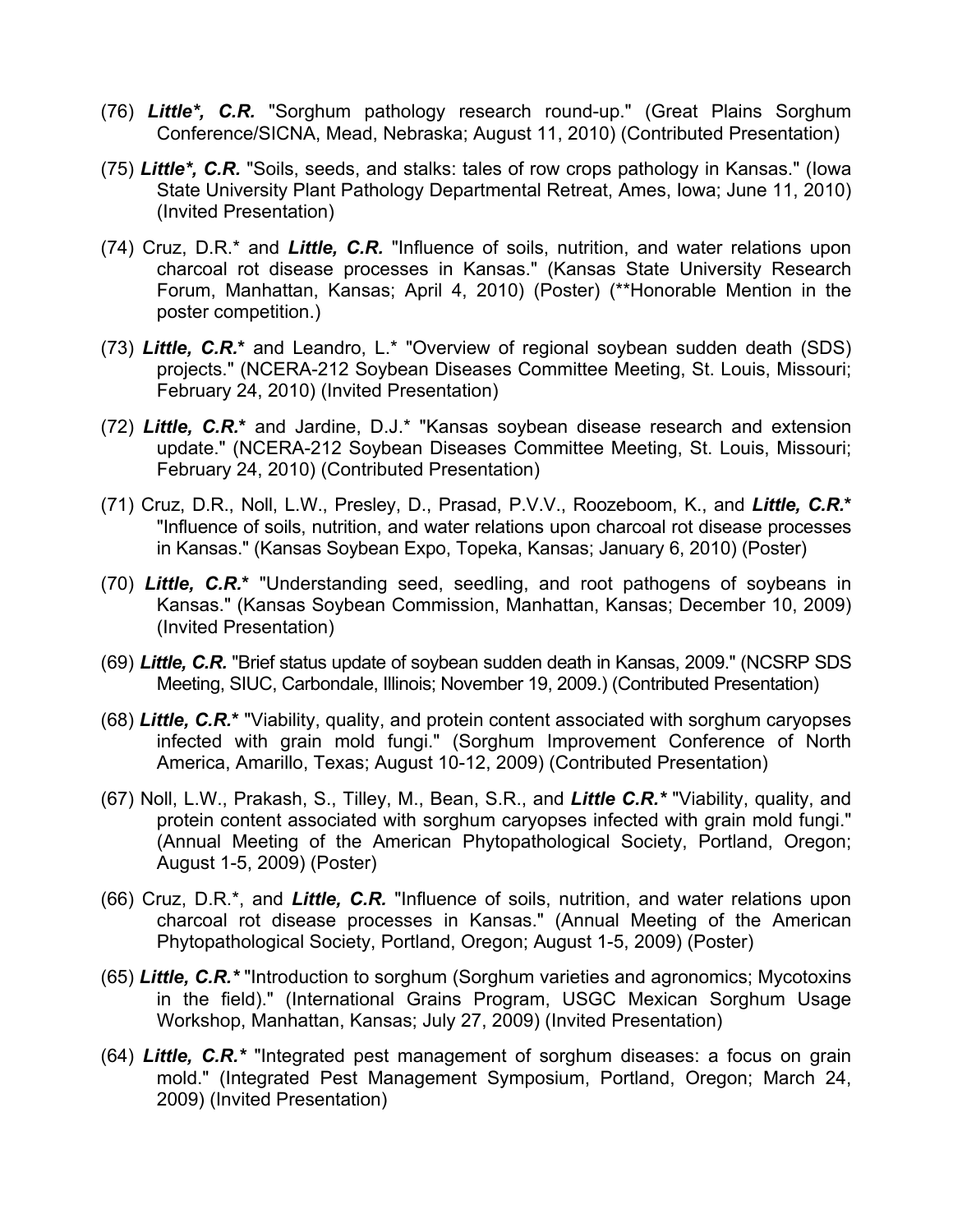- (63) *Little, C.R.\** "Soybean diseases and research in Kansas." (Presentation to the Heilongjiang Agricultural Delegation, KSU; February 19, 2009) (Invited Presentation)
- (62) *Little, C.R.\** and Jardine, D.J. "Kansas soybean diseases: research and extension update." (NCERA-137 Soybean Diseases Committee Meeting, Isabela, Puerto Rico; January 26, 2009) (Contributed Presentation)
- (61) Cruz, D., Noll, L.W., Presley, D., Prasad, P.V.V., Roozeboom, K., and *Little, C.R.\** "Influence of soils, nutrition, and water relations upon charcoal rot incidence and severity in Kansas." (Kansas Soybean Expo, Topeka, Kansas; January 7, 2009) (Poster)
- (60) *Little, C.R.\** "Influence of soils, nutrition, and water relations upon charcoal rot incidence and severity in Kansas." (Kansas Soybean Board, KSU, Manhattan, Kansas; December 4, 2008) (Invited Presentation)
- (59) *Little, C.R.\** "Sorghum grain mold research activities at KSU." (Center for Sorghum Improvement, KSU, Manhattan, Kansas; November 3, 2008) (Invited Presentation)
- (58) *Little, C.R.*\* "Sorghum grain mold research at KSU." (Great Plains Sorghum Conference, Manhattan, Kansas; September 3, 2008) (Invited Presentation)
- (57) *Little, C.R.*\* "Charcoal rot research objectives and update." (North Central Soybean Pathologists Meeting, University of Wisconsin - Kemp Station, Lake Tomahawk, Wisconsin; August 27, 2008) (Invited Presentation)
- (56) *Little, C.R.*\* "Interdisciplinary charcoal rot studies at Kansas State University." (Kansas Soybean Commission and North Central Soybean Research Program, Manhattan, Kansas; August 21, 2008) (Invited Presentation)
- (55) Butler, D.N., Noll, L.W., and *Little, C.R.*\* "Evaluating tetrazolium staining of sorghum caryopses as a screen for grain mold resistance." (Centennial Meeting of the American Phytopathological Society, Minneapolis, Minnesota; July 25-30, 2008) (Poster)
- (54) Butler, D.N., Noll, L.W., and *Little, C.R.*\* 2008. "Tissue-specific colonization of sorghum caryopses by grain mold." (Centennial Meeting of the American Phytopathological Society, Minneapolis, Minnesota; July 25-30, 2008) (Poster)
- (53) Garza, A.A.\*, Trevino, R., *Little, C.R.*, and Davelos Baines, A. 2008. "Influence of pH inhibition by streptomycetes." (Centennial Meeting of the American Phytopathological Society, Minneapolis, Minnesota; July 25-30, 2008) (Poster)
- (52) Chaudhary, S.\*, Davelos Baines, A., Summy, K., and *Little, C.R.* 2008. "Using remote sensing to evaluate the efficacy of inoculative biocontrol." (Centennial Meeting of the American Phytopathological Society, Minneapolis, Minnesota; July 25-30, 2008) (Contributed Presentation)
- (51) Chaudhary, S.\*, Davelos Baines, A., Summy, K.R., and *Little, C.R.* "Applications of remote sensing technology for the evaluation of *Streptomyces* isolates for biocontrol of gummy stem blight of cantaloupes." (62nd Annual Meeting of the Rio Grande Valley Horticultural Society, Weslaco, Texas; January 18, 2008) (Contributed Presentation)
- (50) *Little, C.R.*\* "Influence of soils, nutrition, and water relations upon charcoal rot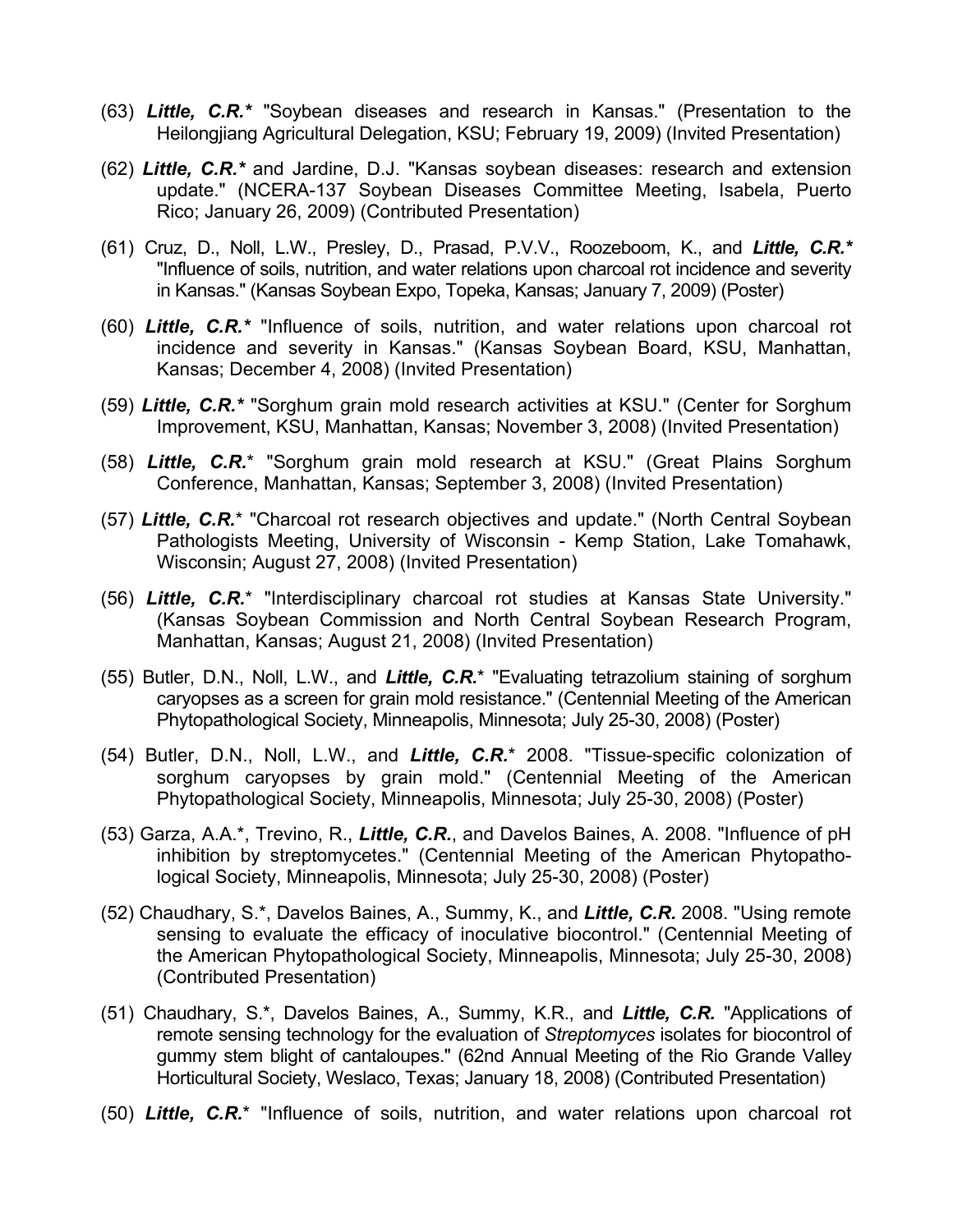incidence and severity in Kansas." (Kansas Soybean Commission, Manhattan, Kansas; November 29, 2007) (Invited Presentation)

- (49) Garza\*, A., *Little, C.R.*, and Davelos Baines, A. "Indigenous Streptomyces isolated from soils in the Lower Rio Grande Valley of Texas inhibit fungal pathogen activity." (2007 Joint Meeting of the American Phytopathological Society and Society of Nematology, San Diego, California; August 2007) (Contributed Presentation)
- (48) Salazar, D., *Little, C.R.*, Mazariegos, R.A., Summy, K.R.\*, Everitt, J.H., and M.R. Davis. "Development of thematic vegetation maps for agricultural crops in southern Texas and their role in integrated pest management programs." (21st Biennial Workshop on Aerial Photography, Videography, and High Resolution Digital Imagery for Resource Assessment, Terre Haute, Indiana; May 14-16, 2007) (Contributed Presentation)
- (47) Summy, K.R.\*, *Little, C.R.*, French, V.J., Setamou, M., Mata, J., and Everitt, J.H. "Spectral changes in citrus associated with damage caused by foliar-feeding arthropods, and their detection using color infrared imagery and selected image enhancement techniques." (21st Biennial Workshop on Aerial Photography, Videography, and High Resolution Digital Imagery for Resource Assessment, Terre Haute, Indiana; May 14-16, 2007) (Seminar)
- (45) Everitt, J.H., Lonard, R.I.\*, and *Little, C.R.* "A guide to identification of weeds in south Texas and northern Mexico." (110<sup>th</sup> Annual Meeting of the Texas Academy of Science, Waco, Texas; March 1-3, 2007) (Poster)
- (44) Saldana, R.\*, Garza, A., Davelos Baines, A.L., Miller, M.E., and *Little, C.R.* "Evaluating inoculation techniques for gummy stem blight disease of cantaloupe."  $(61<sup>st</sup>$  Annual Meeting of the Rio Grande Valley Horticultural Society, UTPA, Edinburg, Texas; January 19, 2007) (Poster)
- (43) *Little, C.R.\** "Facultative pathogenesis of the sorghum caryopsis." (Department of Plant Pathology, Kansas State University, Manhattan, Kansas; November 20, 2006) (Invited Seminar)
- (42) Saldana, R., Garza, A.\*, Davelos Baines, A.L., Miller, M.E., and *Little, C.R.* "Evaluating inoculation techniques for gummy stem blight disease of cantaloupe." (2006 Joint Annual Meeting of APS/MSA/CSA, Quebec City, Quebec, Canada; July 29-August 2, 2006) (Poster)
- (41) Haslem, P.\*, French, J.V., Summy, K.R., and *Little, C.R.* "Use of color infrared technology to detect insect and mite damage in glasshouse crops."  $(77<sup>th</sup>$  Rocky Mountain Conference of Entomologists, Woodland Park, Colorado; August 1, 2006) (Seminar)
- (40) Guerra, S.\*, Gonzalez, M., Garza, R., *Little, C.R.*, and Davelos Baines, A.L. "Competition studies between streptomycetes and the root pathogen *Rhizoctonia solani*." (Advanced College Experiences in the Biological Sciences (ACEBS) Poster Session, Edinburg, Texas, UTPA; July 10, 2006) (Poster)
- (39) *Little, C.R.***\*** "PAUH: The University of Texas Pan American herbarium." (1st Annual Meeting of the Texas-Oklahoma Regional Consortium of Herbaria, Ft. Worth,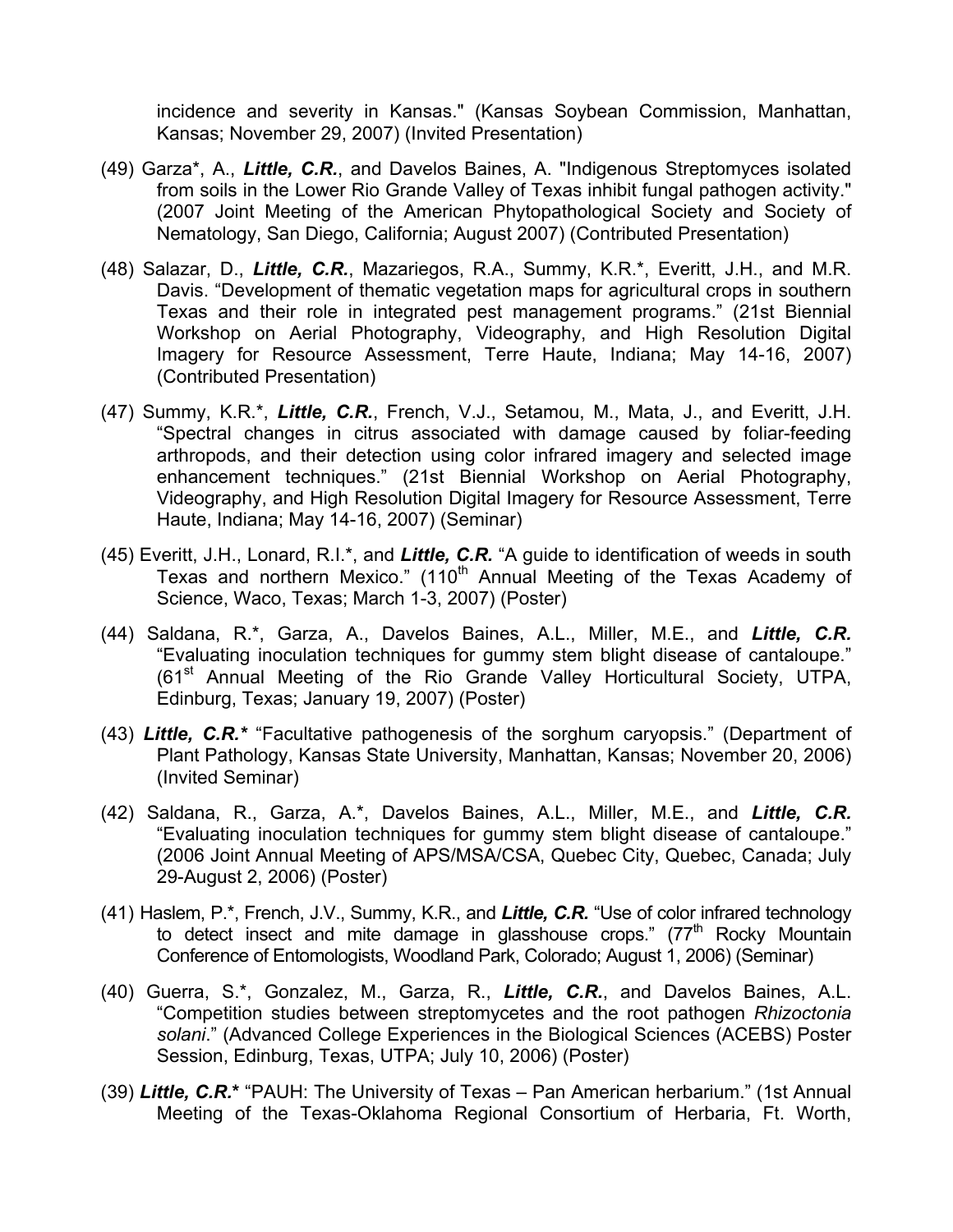Texas; May 6, 2006) (Seminar)

- (38) Garza, A.\*, *Little, C.R.*, and Davelos Baines, A. "Pathogen inhibitory activity of indigenous *Streptomyces* from Lower Rio Grande Valley agricultural soils." (109th Annual Meeting of the Texas Academy of Science, Beaumont, Texas; March 2-5, 2006) (Seminar)
- (37) *Little, C.R.\**, and Summy, K.R. "Monitoring abiotic and biotic stressors in glasshouse crops using color infrared imagery." (83rd Annual Meeting of the Southern Division of American Phytopathological Society (103<sup>rd</sup> Annual Meeting of the Southern Association of Agricultural Scientists), Orlando, Florida; February 5-7, 2006) (Contributed Presentation)
- (36) *Little, C.R\**, and Summy, K.R. "Detection of stressors in glasshouse crops using color infrared imagery: I. Damage caused by fungal pathogens and sooty mold." (20th Biennial Workshop on Aerial Photography, Videography, and High Resolution Digital Imagery for Resource Assessment, Weslaco, Texas; October 4-6, 2005) (Seminar)
- (35) *Little, C.R.\**, Vasquez, A.M., Hannah, M.D., Villanueva, M.A., Yousef, S., and Summy, K.R. "A technique to facilitate accurate spectral reflectance measurements and color infared imagery of individual leaves." (20th Biennial Workshop on Aerial Photography, Videography, and High Resolution Digital Imagery for Resource Assessment, Weslaco, Texas; October 4-6, 2005) (Poster)
- (34) Salazar, D.\*, Bernabe, S., Acevado, I., *Little, C.R.*, Summy, K.R., Mazariegos, R.A., Everitt, J.H., and Davis, M.R. "Spectral properties of common weeds associated with cotton and their detection and mapping using aerial color photography." (20th Biennial Workshop on Aerial Photography, Videography, and High Resolution Digital Imagery for Resource Assessment, Weslaco, Texas; October 4-6, 2005) (Poster)
- (33) Salazar, D.\*, Summy, K.R., *Little, C.R.*, Mazariegos, R.A., Everitt, J.H., and Davis, M.R. "Assessment of single date and multispectral classification using color infrared photography for selected row crop identification in south Texas." (20th Biennial Workshop on Aerial Photography, Videography, and High Resolution Digital Imagery for Resource Assessment, Weslaco, Texas; October 4-6, 2005) (Seminar)
- (32) Summy, K.R.\*, *Little, C.R.*, Mazariegos, R.A., Salazar, D., Everitt, J.H., Davis, M.R., and Scott, A.W. "Rationale and effectiveness of aerial color infrared photography for detecting fields of fallow-season cotton in southern Texas." (20th Biennial Workshop on Aerial Photography, Videography, and High Resolution Digital Imagery for Resource Assessment, Weslaco, Texas; October 4-6, 2005) (Poster)
- (31) Summy, K.R.\*, *Little, C.R.*, Mazariegos, R.A., French, J.V., and Scott, A.W. "Detection of stressors in glasshouse crops using color infrared imagery: II. Damage caused by insect and mite pests." (20th Biennial Workshop on Aerial Photography, Videography, and High Resolution Digital Imagery for Resource Assessment, Weslaco, Texas; October 4-6, 2005) (Poster)
- (30) Yousef, S., Summy, K.R., *Little, C.R.\**, Kuang, A., DeYoe, H., and Everitt, J.H. "Detection of stressors in glasshouse crops using color infrared imagery: III. Effects of salt toxicity and nutrient deficiencies." (20th Biennial Workshop on Aerial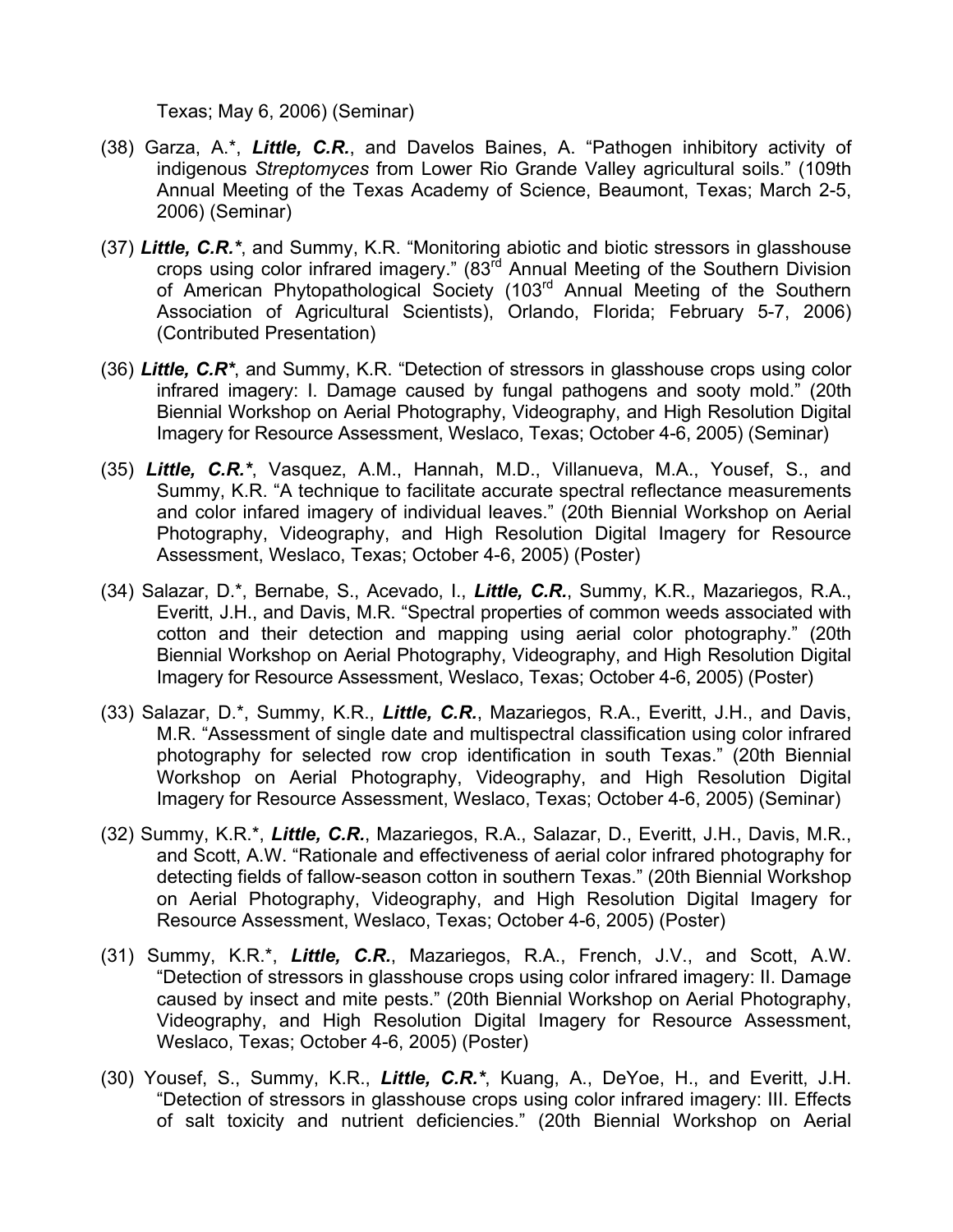Photography, Videography, and High Resolution Digital Imagery for Resource Assessment, Weslaco, Texas; October 4-6, 2005) (Poster)

- (29) Ruiz, R.\*, and *Little, C.R.* "The effect of ferulic acid on development and mycotoxin production of *Aspergillus parasiticus* and A*. flavus*." (HESTEC Student Science Symposium, UTPA, September 26, 2005) (Poster and Seminar)
- (28) Garza, A.\*, *Little, C.R.*, and Davelos Baines, A. "Pathogen inhibitory activity of indigenous *Streptomyces* from Lower Rio Grande Valley agricultural soils." (HESTEC Student Science Symposium, UTPA, September 26, 2005) (Poster)
- (27) Salazar, D.\*, Mazariegos, R.A., *Little, C.R.*, Everitt, J., and Summy, K.R. "Using multispectral imagery to determine representative spectral values in agricultural research" (HESTEC Student Science Symposium, UTPA, September 26, 2005) (Poster)
- (26) Bruce, J.\*, Lloren, C., Whelan, T., De Yoe, H., Summy, K.R., Murphy, A., *Little, C.,* and Persans, M.W. "Environmental oxidative stress measured in two populations of the seagrass *Thalassia testudinum* growing in the Lower Laguna Madre, Texas." (Summer Undergraduate Research Program, University of Texas Medical Branch, Galveston, Texas; August 11, 2005) (Poster)
- (25) Ruiz, R.\*, and *Little, C.R.* "The effect of ferulic acid on mycotoxin production and sclerotial formation in *Aspergillus flavus*." (2005 Annual Meeting of the Mycological Society of America, Hilo, Hawaii; July 31-August 4, 2005) (Poster)
- (24) Garza, A., Gonzales, O., *Little, C.R.\**, and Davelos Baines, A. "Bacterial densities and inhibitory activity of indigenous microbial communities in Lower Rio Grande Valley agricultural soils." (2005 Annual Meeting of the American Phytopathological Society, Austin, Texas; July 31-August 3, 2005) (Poster)
- (23) Martinez, E., *Little, C.R.\**, and Davelos Baines, A. "Variation in antibiotic inhibitory abilities among streptomycetes from Lower Rio Grande Valley agricultural soils." (2005 Annual Meeting of the American Phytopathological Society, Austin, Texas; July 31-August 3, 2005) (Poster)
- (22) Holliday, A.\*, Ruiz, R., and *Little, C.R.* "Effect of ferulic acid on conidium and sclerotium production by *Aspergillus flavus*." (2005 UTPA Upward Bound Math and Science Research Symposium, July 7-8, 2005) (Poster)
- (21) Gonzalez, S.\*, Mata, M.\*, Hamlet, R., Persans, M.W., and *Little, C.R.* "Mycoflora associated with the metal accumulating plants *Streptanthus polygaloides* and *Thlapsi montanum*." (2005 UTPA Upward Bound Math and Science Research Symposium, July 7-8, 2005) (Poster)
- (20) *Little, C.R.\*,* and Summy, K.R. "Life on the phyllosphere: honeydew secretion, insect parasitism, and the mycobiota of citrus." (108th Annual Meeting of the Texas Academy of Science, Edinburg, Texas; March 5, 2005) (Seminar)
- (19) Vasquez, A.M.\*, Hannah, M.D., Villanueva, M.A., Yousef, S., *Little, C.R.,* and Summy, K.R. "A technique to facilitate accurate spectral measurements and color infrared imagery of individual leaves." (108th Annual Meeting of the Texas Academy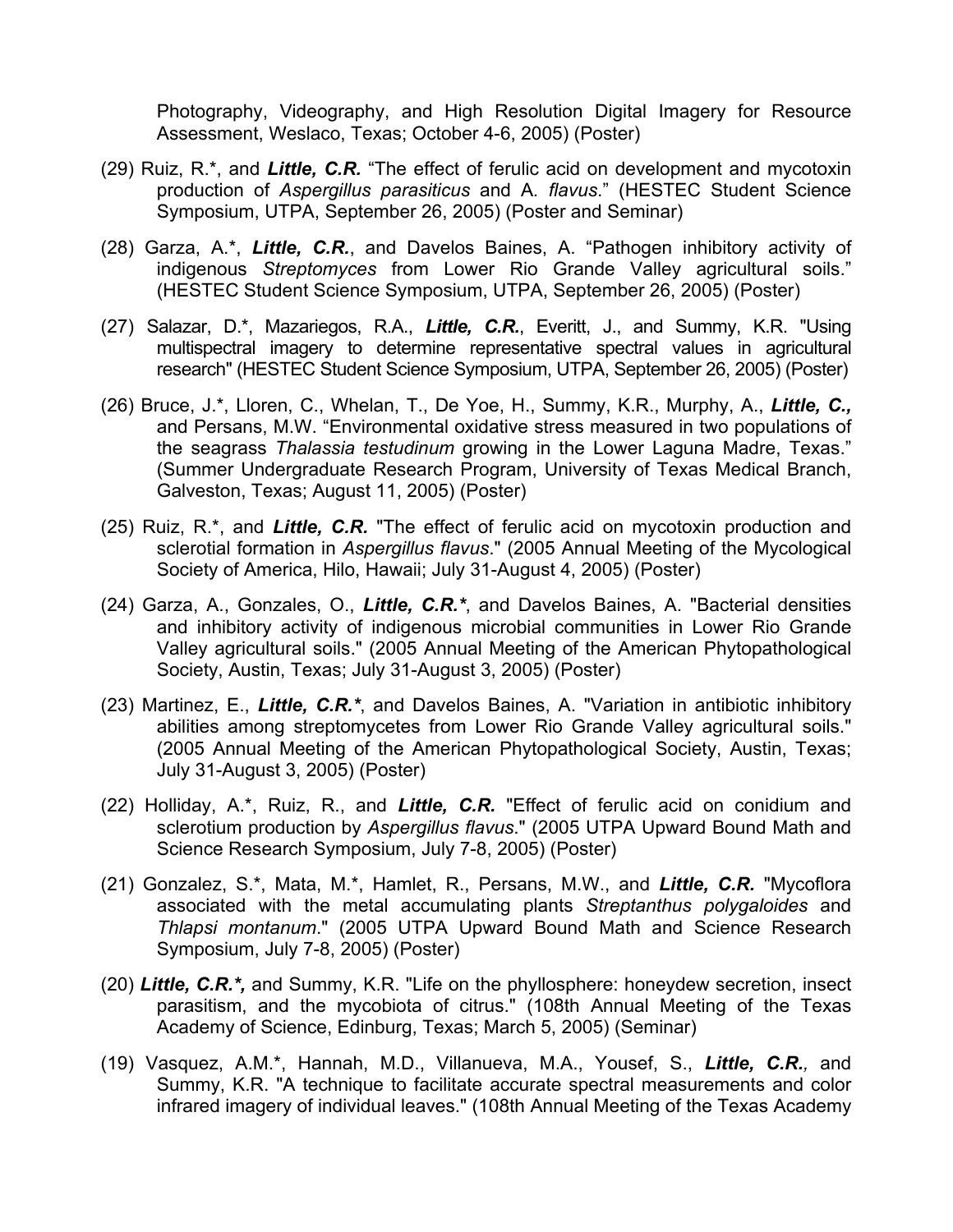of Science, March 4-5, 2005) (Poster)

- (18) *Little, C.R.\*,* and Summy, K.R. "The blackfly-sooty mold-fungal pathogen complex of Rio Grande Valley Citrus." (59th Annual Meeting of the Rio Grande Valley Horticultural Society, January 19, 2005)
- (17) *Little, C.R.\** "Evaluation of light transmittance and absorption, photosynthetic efficiency, and chlorophyll content with significant sooty mold infestation of citrus." (Texas Citrus Mutual Board, August 31, 2004) (Seminar)
- (16) Ruiz, R., and *Little, C.R.\** "The effect of ferulic acid on growth and development of *Aspergillus niger, A. fumigatus, A. parasiticus*, and *A. flavus*." (2004 Annual Meeting of the Mycological Society of America, July 17-20, 2004) (Poster)
- (15) Summy, K.R., *Little, C.R.\*,* Mazariegos, R.A., and Everitt, J. "Detecting stress in glasshouse plants using color IR imagery: a potential new application of remote sensing." (58th Annual Meeting of the Rio Grande Valley Horticultural Society, January 20, 2004) (Seminar)
- (14) Bruce, J.\*, *Little, C.R.,* and Summy, K.R. "Changes in spectral reflectance of cucumber (*Cucumis sativus*) and bean (*Phaseolus vulgaris*) seedlings in response to stress caused by abiotic and biotic factors" (58th Annual Meeting of the Rio Grande Valley Horticultural Society, January 20, 2004) (Poster)
- (13) Salazar, D.\*, Mazariegos, R.A., *Little, C.R.,* Everitt, J., and Summy, K.R. "Using multispectral imagery to determine representative spectral values in agricultural research" (2004 Texas Academy of Sciences Annual Meeting, March 5-6, 2004) (Seminar)
- (12) Buentello, O.\*, *Little, C.R.,* and Ibrahim, A. "Microspectroscopic investigation of hypersensitive responses to the bacterial pathogen *Pseudomonas syringae* pv. *phaseolicola* in *Phaseolus vulgaris*." (American Chemical Society, South Texas Section, Second Research Symposium, March 2004). (Poster)
- (11) *Little, C.R.\*,* and Magill, C.W. "Elicitation of defense response genes in *Sorghum bicolor* (L.) Moench in response to infection by *Fusarium thapsinum* and *Curvularia lunata*." (Pan American Plant Disease Conference, April 2003) (Poster)
- (10) *Little, C.R.\*,* Kuang, A., Mazariegos, R.A., and Summy, K.R. "Development of remote sensing techniques for detection of plant stress caused by pathogens and other factors under glasshouse conditions." (Pan American Plant Disease Conference, April 2003) (Poster)
- (9) *Little, C.R.\*,* and Magill, C.W. "Elicitation of defense response genes in *Sorghum bicolor* (L.) Moench in response to infection by *Fusarium thapsinum* and *Curvularia lunata*." (Sorghum Improvement Conference of North America, February 2003) (Poster)
- (8) *Little, C.R.\** "Defense responses of Sorghum bicolor to *Fusarium thapsinum* and *Curvularia lunata* infection at anthesis." (Department of Biology, UTPA, April 2002) (Invited Seminar)
- (7) *Little, C.R.\** "Sorghum grain mold: responses to fungal infection at anthesis." (Department of Plant Pathology and Microbiology, Texas A&M University, October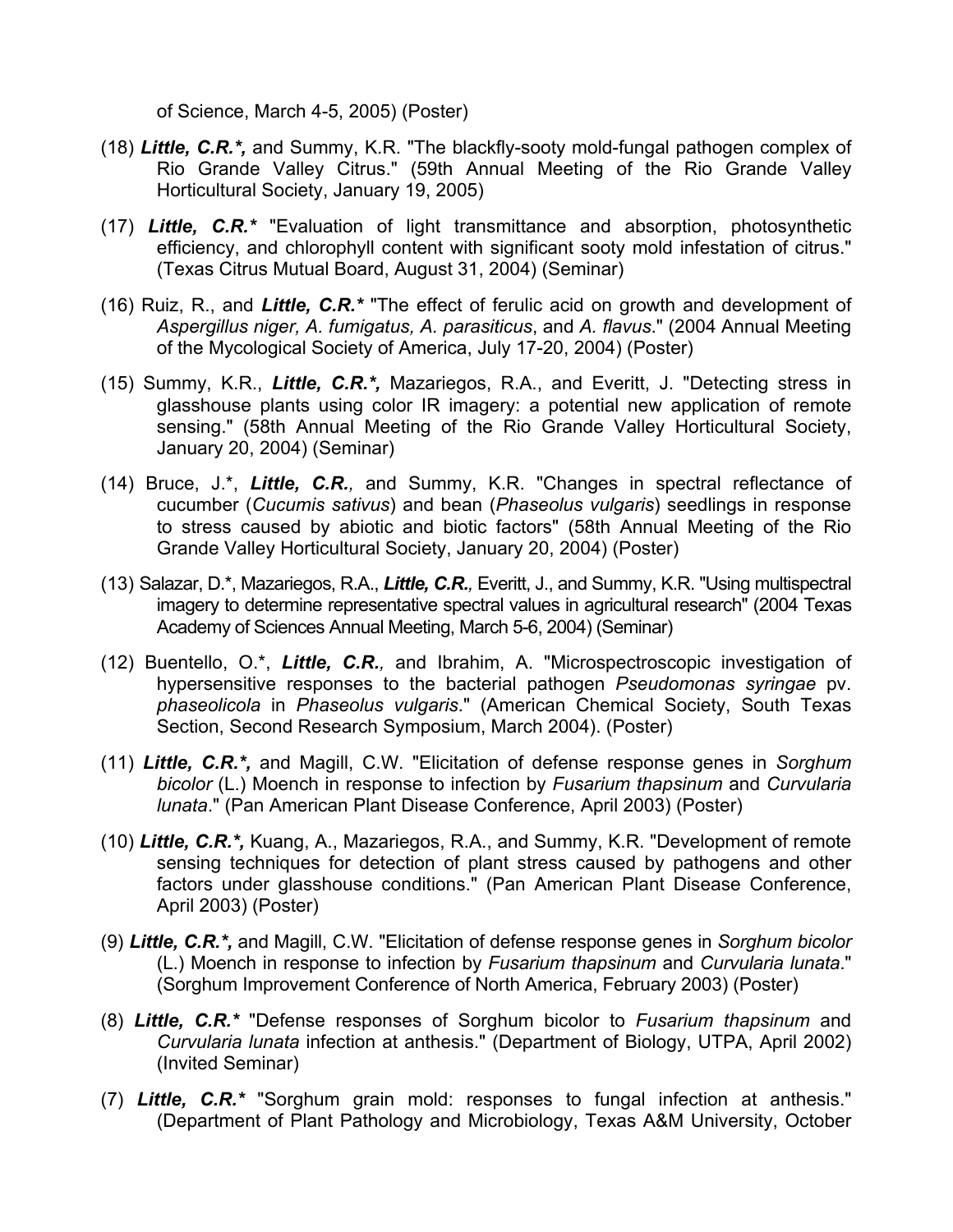2001) (Defense Seminar)

- (6) Bandyopadhyay, R.\*, and *Little, C.R.\** "Grain Mold" (Global 2000: International Sorghum and Millets Diseases III, Guanajuato, Mexico; September 2000) (Invited Seminar)
- (5) *Little, C.R.\** "Plant responses to early infection events during sorghum grain mold interactions." (Consultative Group Meeting on Technical and Institutional Options for Grain Mold Management, International Crops Research Institute for the Semi-Arid Tropics, Hyderabad, India; May 2000) (Invited Seminar Speaker)
- (4) *Little, C.R.\*,* and Magill, C.W. "Elucidating sorghum defense responses to grain mold fungi in *Sorghum bicolor*." (Plant and Animal Genome VIII, January 2000) (Poster)
- (3) *Little, C.R.\** "Defense response genes and grain mold resistance in *Sorghum bicolor*  (L.) Moench." (Grass Genome Meeting, Norman Borlaug Crop Biotechnology Center, Texas A&M University, January 1999) (Seminar)
- (2) *Little, C.R.\** "Grain mold and sorghum defense responses." (Program for the Biology of Filamentous Fungi, Texas A&M University; August 1998) (Seminar)
- (1) *Little, C.R.\*,* El Haz, N., and Clark, J.D. "Biosystematics and morphological characteristics in the *Didymium squamulosum* complex." (Howard Hughes Undergraduate Initiative Research Fair, University of Kentucky; May 1996) (Poster)

## **Primary Teaching Activities**

*Department of Plant Pathology, Kansas State University (2007 to present)*

| PLPTH 500 Principles of Plant Pathology (4 cr.) Spring Semesters (2009 to present) |                        |
|------------------------------------------------------------------------------------|------------------------|
| PLPTH 870 Graduate Student Seminar (1 cr.)                                         | Fall 2008, Spring 2009 |

*Department of Biology, The University of Texas - Pan American (2002 to 2007)*

|                         | BIOL 1401/1402 General Biology   & II | BIOL 4408/5408 Plant Pathology |                                   |
|-------------------------|---------------------------------------|--------------------------------|-----------------------------------|
| <b>BIOL 3302</b>        | <b>Biological Writing</b>             | <b>BIOL 6308</b>               | <b>Plant-Microbe Interactions</b> |
| <b>BIOL 4100</b>        | Undergrad. Seminar                    | <b>BIOL 6365</b>               | <b>Graduate Research</b>          |
|                         | BIOL 4201/4202 Undergrad. Research    | BIOL 7300/7301 Graduate Thesis |                                   |
| BIOL 4406/5406 Mycology |                                       |                                |                                   |

## **Other Teaching Activities**

*Guest Lecturer, Department of Plant Pathology, Kansas State University* PLPTH 585 Crop Diseases (Fall semesters 2007 to present) PLPTH 750 Special Topics - Plant Diseases in the Field (Summer 2010)

*Guest Lecturer, Department of Biology, The University of Texas - Pan American (UTPA)* BIOL 3401 General Microbiology BIOL 4404/5404 Virology/Advanced Virology BIOL 4417/5417 Bacterial Genetics

*UTPA Upward Bound Math and Science* Biology portion of summer program (June 2004 to 2006)

*Department of Plant Pathology and Microbiology, Texas A&M University*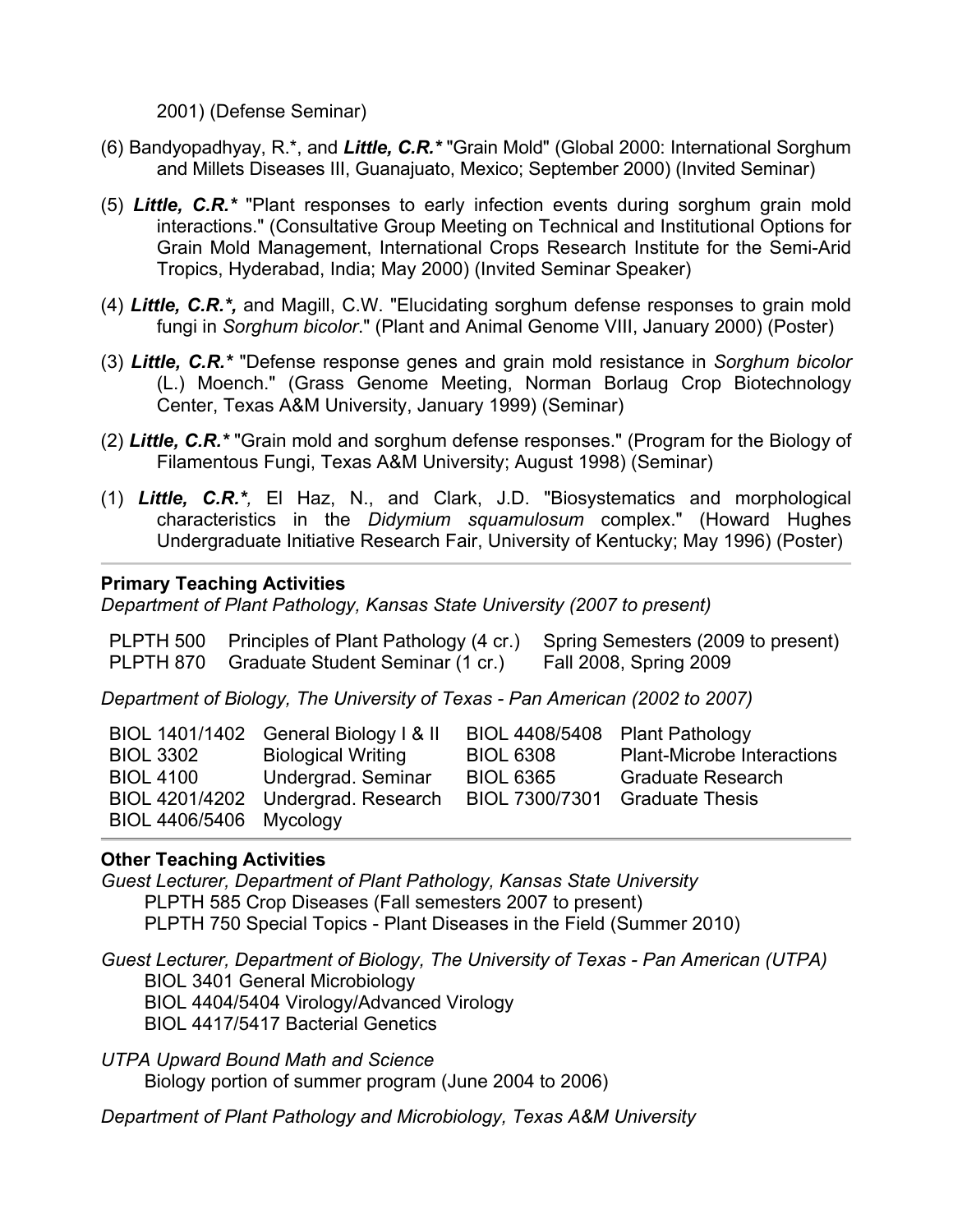PLPA 303 Plant Pathology Laboratory (Fall and Spring 1996 to 1998) PLPA 626 Diagnosis of Plant Diseases (Summer 1999) PLPA 625 Plant Pathogenic Fungi (Fall 2000)

*T.H. Morgan School of Biological Sciences, University of Kentucky*  BIO 573 Mycology (Laboratory)

## **Teaching Awards**

(1) National Association of Teachers and Colleges of Agriculture - Graduate Student Teaching Award (May 2001)

(2) Texas A&M University Association of Former Students - Distinguished Graduate Student Teaching Award (April 1999)

#### **Graduate Student Mentoring** (from most recent)

- (7) Ananda Bandara (Ph.D.), Kansas State University, 2012 to present (Ph.D. committee chair); Thesis topic: Charcoal rot and Fusarium stalk rot of sorghum
- (6) Rodrigo Pedrozo (Ph.D.), Kansas State University, 2011 to present (Ph.D. committee chair); Thesis topic: Soybean seedborne fungi and seedling pathogens
- (5) Vuyiswa Bushula (Ph.D.), Kansas State University, 2009 to present (Ph.D. committee chair); Thesis topic: Sorghum-associated *Fusarium* spp. (esp. *F. thapsinum* and *F. andiyazi*)
- (4) David R. Cruz Jimenez (M.S.), Kansas State University, 2008 to 2011 (M.S. committee chair); Thesis title: "Influence of soils, nutrition, and water relations upon charcoal rot disease processes in Kansas." (Completed: 05/2011; Thesis: http://krex.k-state.edu/ dspace/handle/2097/10747)
- (3) Shima Chaudhary (M.S.), University of Texas Pan American, 2006 to 2009 (M.S. committee chair, ex-officio); Thesis title: "Using remote sensing to evaluate the efficacy of inoculative biocontrol." (Completed 09/2008)
- (2) Atenea Garza (M.S.), University of Texas Pan American, 2005 to 2007 (M.S. committee co-chair); Thesis title: "Pathogen inhibitory activity of indigenous *Streptomyces* from Lower Rio Grande Valley agricultural soils." (Completed 05/2007)
- (1) Lorena Bush (M.S.), University of Texas Pan American, 2004 to 2006 (M.S. committee chair) (non-thesis) (Completed 05/2006)

#### **Visiting Scientists** (from most recent)

- (2) Sanjana Reddy (Senior Scientist, Directorate of Sorghum Research, Hyderabad, India) (National Agricultural Inovation Project fellowship, ICAR) (08/2013 to 11/2013)
- (1) Dennis R. Taylor (Sierra Leone Agricultural Research Institute) (International Atomic Energy Agency fellowship) (08/2009)

**Outside Chairperson for Doctoral Examinations, KSU, Graduate School** (from most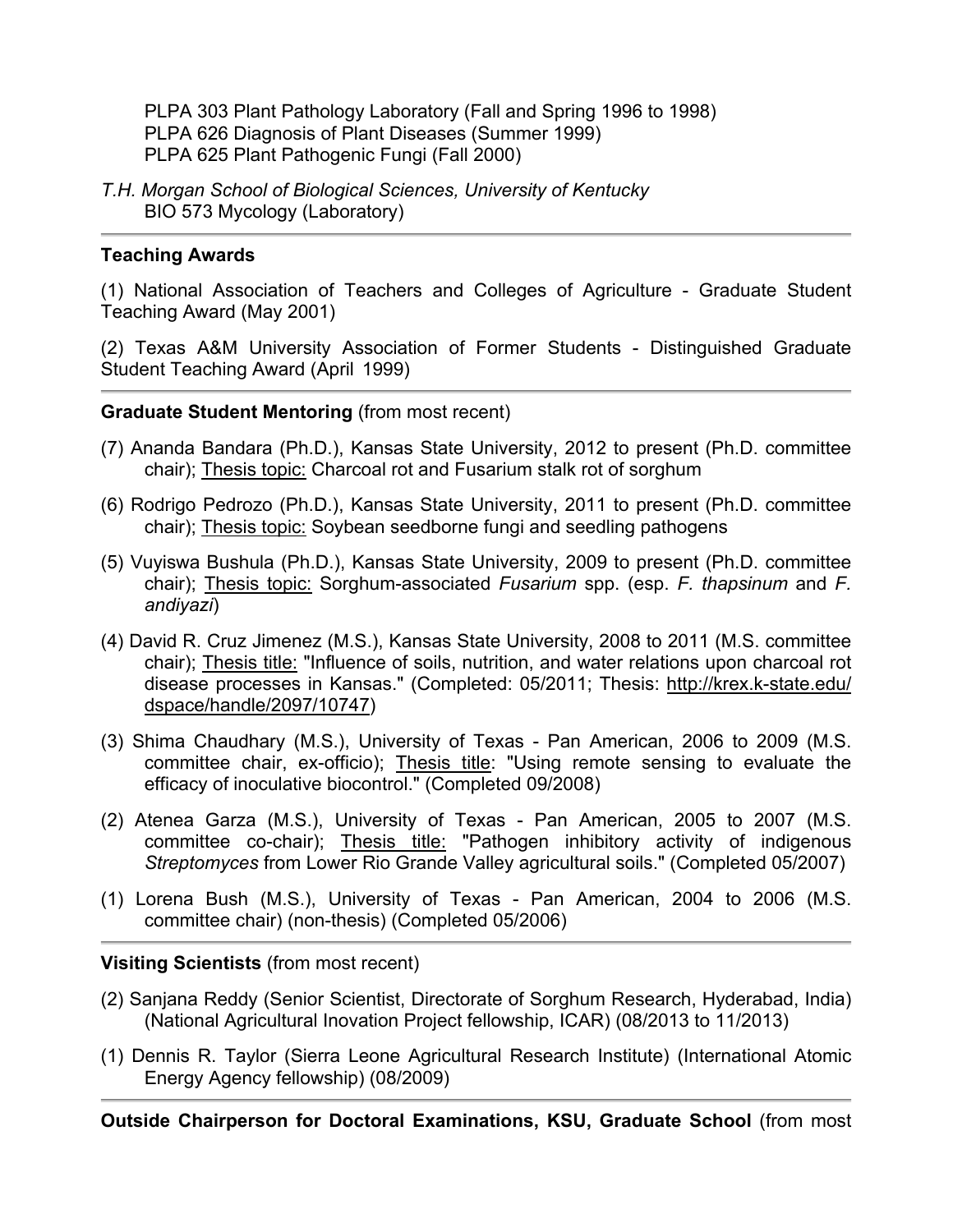recent)

(2) Suhao Han, Division of Biological Sciences, KSU (Fall 2012) (1) Raymond Mutava, Department of Agronomy, KSU (Spring 2012)

## **UNDERGRADUATE STUDENT MENTORING**

# **Kansas State University**

Caitlyn Horton (Fall 2014) Seth Filbert (2013 to 2014) Zachary Louk (2013 to 2014) Jenny Whitehair (2013 to 2014) Morgan Halderson (2012 to 2014) Stacey Pugh (Summer 2010) Erin Sudlow (Summer 2010) Chad Brady (Summer 2009) Danielle Butler (2008 to 2009)

# **The University of Texas - Pan American**

Joe Fenoglio (2013 to 2014) Mackenzie Mortimer (2013 to 2014)

Ismael Rodriquez\* (2006 to 2007) Hildi Loria\* (2006 to 2007) Valeska Hernandez (2006) Ovidio Hernandez (2006) Andugula Jayanth (Fall 2005) Blanca Herrera (Fall 2002) Rowena Hamlet (2005-2006) Jose Perez (2004 to 2005) Jose Medrano (Spring 2004) Saulina Orizaga (Spring 2004) Juan Cano (2002 to 2003) Lillian Emerson (Summer II 2003) Jessica Garcia (Fall 2002) Amy Gutierrez (Spring 2003) \*HHMI = HOWARD HUGHES MEDICAL INSTITUTE UNDERGRADUATE RESEARCH INITIATIVE

# **Texas A&M University**

Rebecca Getachew (Fall 2001) Mona Shokrollahi (Spring 2001) Emerson Cabuto (Summer 2000) Desiree Ritenour (Spring 1999)

# **ACADEMIC ACTIVITIES**

**Kansas State University** (2007 to present) (Committees/Duties)

# *Department of Plant Pathology*

Business Manager Search Committee, member (2014) Teaching Lab Renovation and Equipment Committee, chair (2012 to present) Undergraduate Assessment Coordinator, chair (2011 to present) Plant Pathology Minor Coordinator (2009 to present) Curriculum Committee, member (2009 to present) Graduate Student Selection Committee, member (2007 to present) Teaching Retreat Committee, member (2007)

## *College of Agriculture & Interdepartmental*

Undergraduate Programs Sub-committee for COA-KSRE Strategic Planning (2013) College Assessment Committee, member (2011 to present) Sorghum Geneticist Search Committee (Agronomy), member (2012 to present) Sorghum Breeder Search Committee (Agronomy), member (2007 to 2008)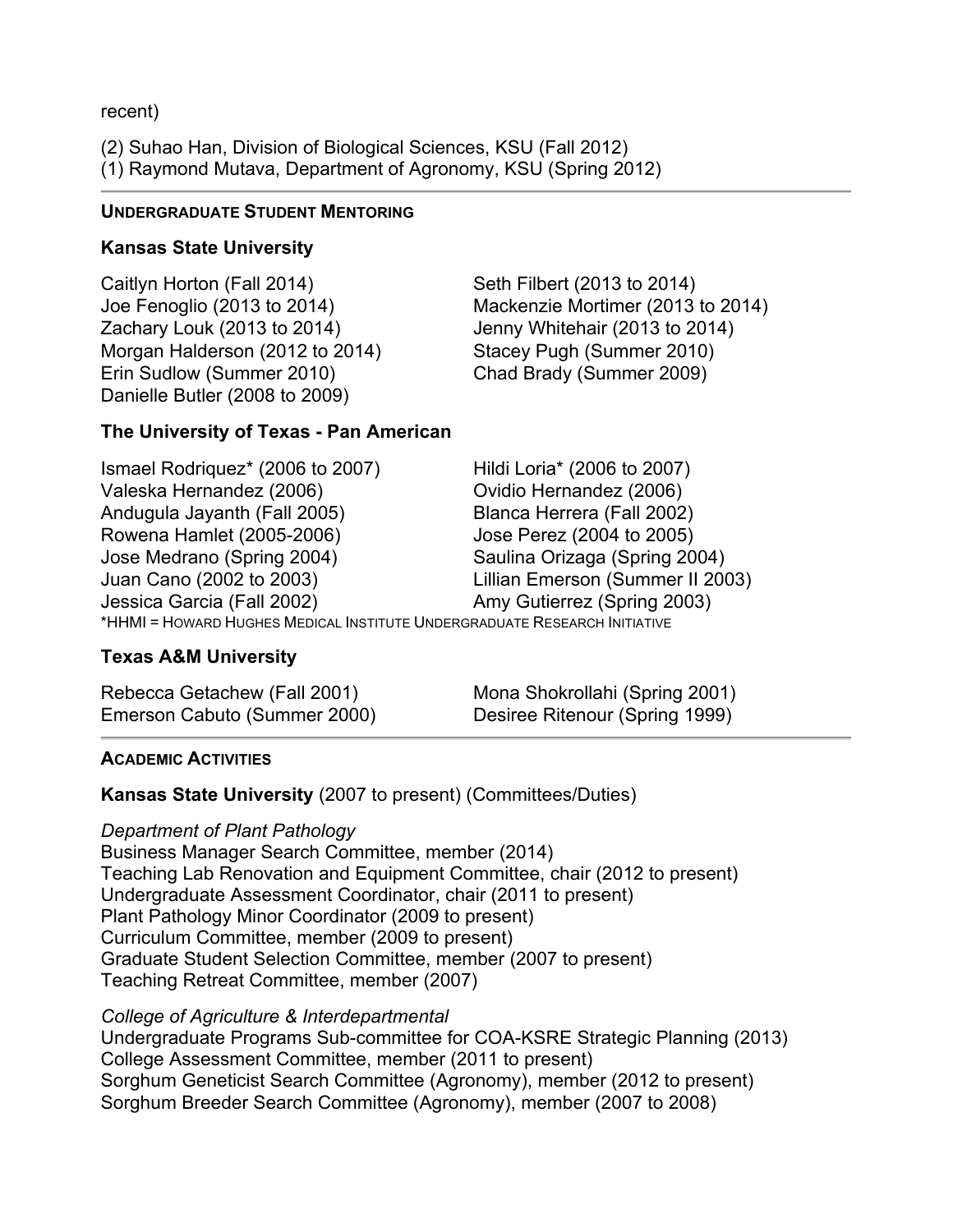# **The University of Texas - Pan American** (2002 to 2007) (Committees/Duties)

### *Department of Biology*

Strategic Planning and Program Review Committee, chair (2004 to 2007) Curriculum Committee, member (2002 to 2007) Graduate Committee, member (2003 to 2007) Indirect Costs/Incidental Fee Committee, member (2002 to 2007) Space Committee, member (2002 to 2007) Publicity Committee, member (2002 to 2007) Faculty Search Committee, member (2004 to 2007) Student Learning Outcomes Committee, member (2006 to 2007)

### *College of Science and Engineering*

College Council, member (2005 to 2006), co-chair (2006 to 2007) Physics/Geology Chairman Search Committee, external member (2006) COS&E Outstanding Faculty Awards Committee, member (2003)

### *University-wide*

Institutional Biosafety Committee, member (2002 to 2004) Louis Stokes Alliance for Minority Participation (LSAMP) Scholarship Selection Committee, chair (2003)

*Faculty Advisor*, UTPA Campus LaFe Intervarsity Christian Fellowship *Faculty Advisor*, UTPA Mac Users Group

## **Texas A&M University (1996 to 2002)** (Committees/Duties)

*Department of Plant Patholology and Microbiology*  Graduate Programs Committee, member Undergraduate Programs Committee, member

*University-wide*

Sterling C. Evans Library, Library Fines Appeals Committee, member Graduate Student Council, Department of Plant Pathology & Microbiology Representative

## **Member of Journal Editorial Boards**

Senior Editor for *Plant Health Instructor* (American Phytopathological Society) (2014-2016)

# **Member of Organizational Committees for Scientific Meetings** (from most recent)

- (7) North Central Division meeting of the American Phytopathological Society (June 12-14, 2013), Kansas State University, Manhattan, Kansas
- (6) Sorghum Improvement Conference of North America (September 12-14, 2011), Oklahoma State University, Stillwater, Oklahoma.
- (5) Sorghum Improvement Conference of North America (August 11-12, 2010), University of Nebraska - Lincoln, Mead, Nebraska.
- (4) Sorghum Improvement Conference of North America Conference (August 10-12, 2009), Texas AgriLife Experiment Station, Amarillo, Texas.